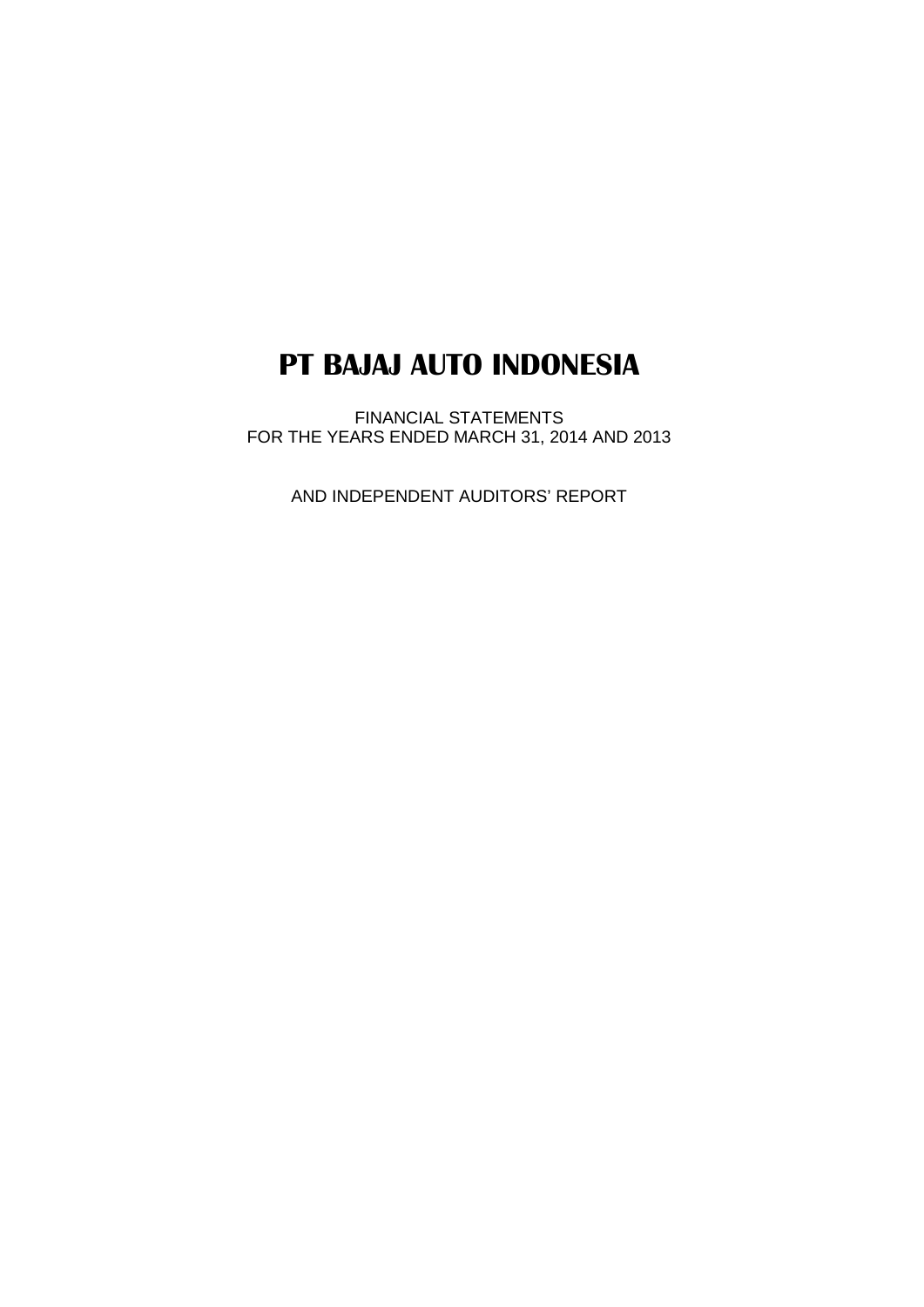TABLE OF CONTENTS

The financial statements have been prepared in Indonesian Rupiah. Also the audit report is based on figures in Indonesian Rupiah. For the purpose of user, the financial statements and notes as on 31 March 2014 & 2013 have been converted in Indian Rupees at following exchange rates as on 31 March 2014. 1 USD = Indonesian Rupiah 11404  $1$  USD = Rs. 59.9150

Hence, Re. 1 = Indonesian Rupiah 190.34

|                                                                                      | Page    |
|--------------------------------------------------------------------------------------|---------|
|                                                                                      |         |
| DIRECTORS' STATEMENT LETTER                                                          |         |
| INDEPENDENT AUDITORS' REPORT                                                         |         |
| FINANCIAL STATEMENTS - As of March 31, 2014 and 2013<br>And for the years then ended |         |
| <b>Statements of Financial Position</b>                                              | $2 - 3$ |
| Statements of Comprehensive Income                                                   | 4       |
| Statements of Changes In Equity (Capital Deficiency)                                 | 5       |
| <b>Statements of Cash Flows</b>                                                      | 6       |
| Notes to Financial Statements                                                        | 7 - 22  |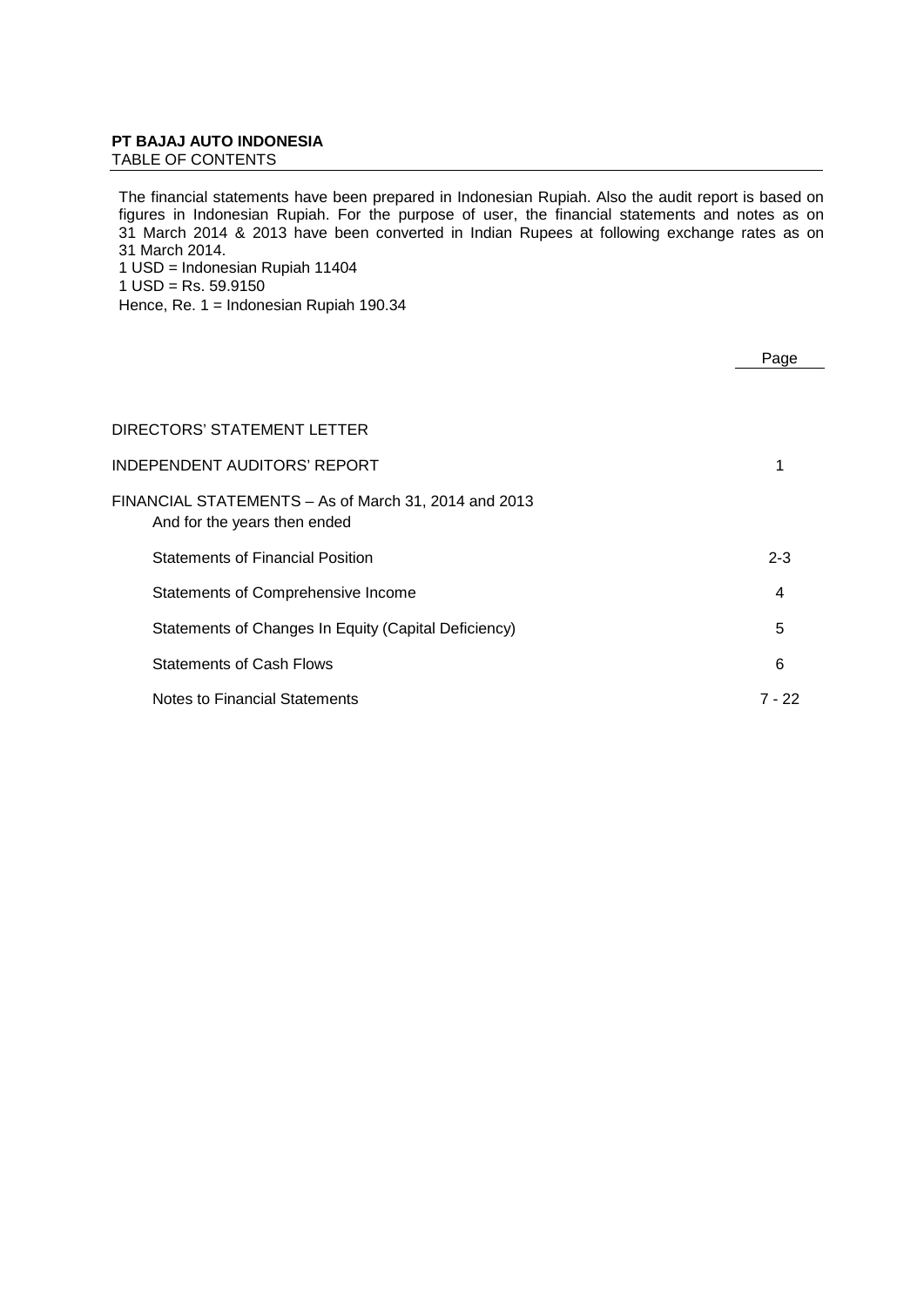## **DIRECTORS' STATEMENT RELATING TO THE RESPONSIBILITY FOR THE FINANCIAL STATEMENTS FOR THE YEAR ENDED MARCH 31, 2014 PT BAJAJ AUTO INDONESIA**

We, the undersigned:

| Name                          |   | Kulkarni Dinesh Anantrao                                                           |
|-------------------------------|---|------------------------------------------------------------------------------------|
| Office address                |   | Jalan Panjang N0. 11D-E Arteri Kelapa Dua<br>Kebon Jeruk – Jakarta 11550           |
| Domicile as stated in ID card |   | 2C21JD2358-L<br>B-8, BVH Road, Spring Hill Residences<br>Kemayoran - Jakarta Pusat |
| Phone number                  |   | (+62-21) 89908907                                                                  |
| Position                      | ÷ | <b>President Director</b>                                                          |

## State that:

- 1. We are responsible for the preparation and presentation of the financial statements for the year ended March 31, 2014;
- 2. The financial statements have been prepared and presented in accordance with the Indonesian Financial Accounting Standards;
- 3. a. All information contained in the financial statements is complete and correct;
	- b. The financial statements do not contain misleading material information or facts, and do not omit material information or facts;
- 4. We are responsible for the Company's internal control system.

This statement is made truthfully.

## Jakarta, April 21, 2014

## **PT BAJAJ AUTO INDONESIA**

| Materai  |  |
|----------|--|
|          |  |
| Rp 6,000 |  |
|          |  |
|          |  |

President Director Kulkarni Dinesh Anantrao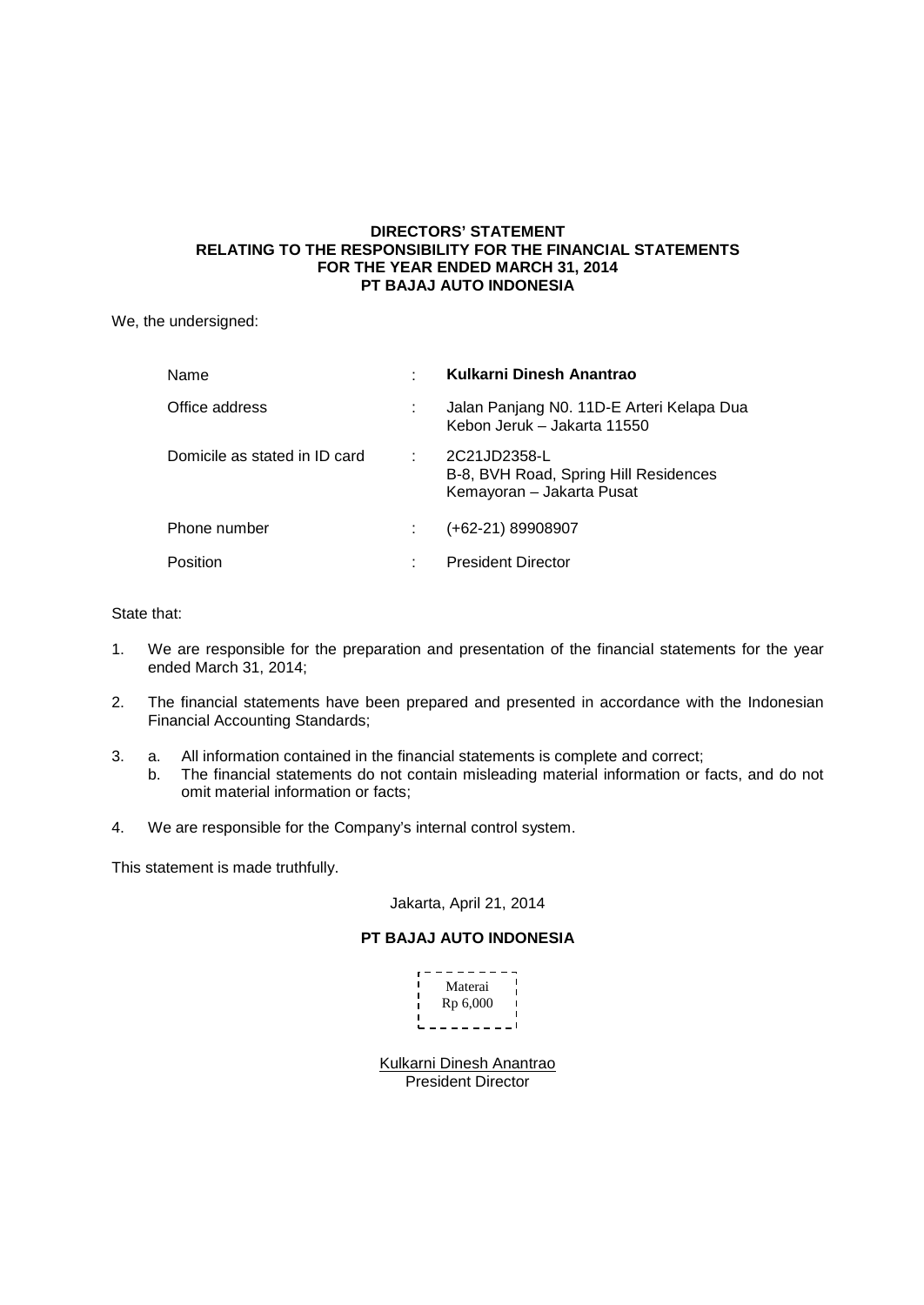## **INDEPENDENT AUDITORS' REPORT**

No. 014 B14 BAJI PA GA

## The Stockholders, Boards of Commissioners and Directors **PT BAJAJ AUTO INDONESIA**

We have audited the accompanying statements of financial position of PT Bajaj Auto Indonesia (the Company) as at March 31, 2014 and 2013 and the related statements of comprehensive income, changes in equity (capital deficiency), and cash flows for the years then ended. These financial statements are the responsibility of the Company's management. Our responsibility is to express an opinion on these financial statements based on our audit.

We conducted our audits in accordance with auditing standards established by the Indonesian Institute of Certified Public Accountants. These standards require that we plan and perform the audit to obtain reasonable assurance about whether the financial statements are free of material misstatement. An audit includes examining, on a test basis, evidence supporting the amounts and disclosures in the financial statements. An audit also includes assessing the accounting principles used and significant estimates made by management, as well as evaluating the overall financial statement presentation. We believe that our audit provides a reasonable basis for our opinion.

In our opinion, the financial statements referred to above present fairly, in all material respects, the financial position of PT Bajaj Auto Indonesia as at March 31, 2014 and 2013, and the results of its operations, changes in equity (capital deficiency) and its cash flows for the years then ended, in conformity with Indonesian Financial Accounting Standards.

As of note 17, the Company has decided to discontinue the business of importing and selling Pulsar brand of two wheelers from India. However, the Company will continue the business of spare-parts import to support the existing vehicles on road.

## **TRISNO, ADAMS & REKAN**

Business Licence No. KMK.NOMOR 922/KM.1/2010

**Patrick Henry Adam, M.Com, CPA** License No. AP 0548

April 21, 2014

*The accompanying financial statements are not intended to present the financial position, results of operations, changes in equity and cash flows in accordance with the accounting principles and practices generally accepted in countries and jurisdictions other than those in Indonesia. The standards, procedures and practices to audit such financial statements are those generally accepted and applied in Indonesia. Accordingly, the accompanying financial statements and the auditors' report thereon are not intended for use by those who are not informed about Indonesian Financial Accounting Standards and auditing standards, and their application in practices.*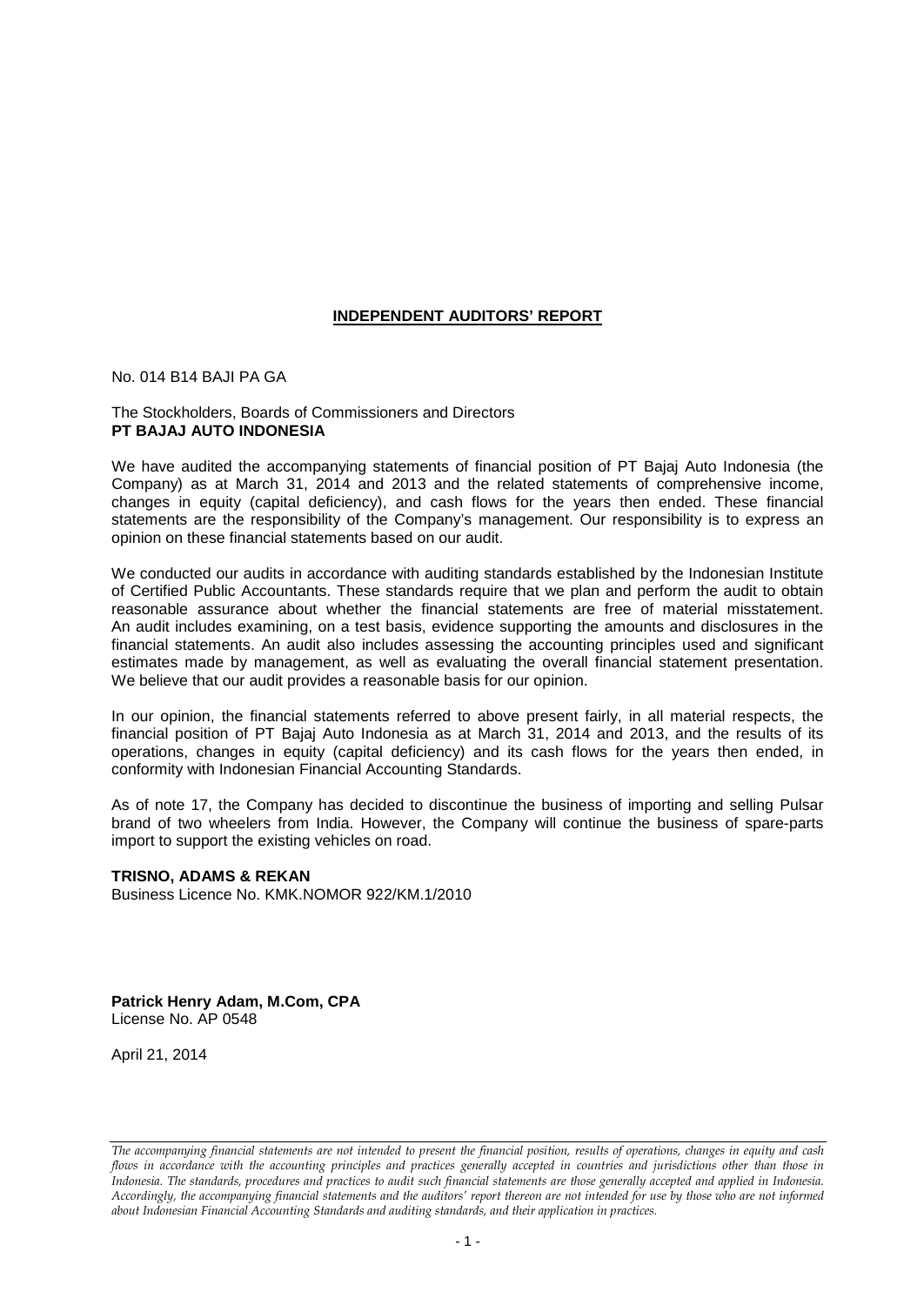**PT BAJAJ AUTO INDONESIA** STATEMENTS OF FINANCIAL POSITION

(Expressed in Indonesian Rupiah, unless otherwise stated)

MARCH 31, 2014 AND 2013

|                                                                                                                                    | <b>Notes</b>   | 2014           | 2013           | 2014        | 2013        |
|------------------------------------------------------------------------------------------------------------------------------------|----------------|----------------|----------------|-------------|-------------|
|                                                                                                                                    |                | <b>IDR</b>     | <b>IDR</b>     | INR (Crore) | INR (Crore) |
| <b>ASSETS</b>                                                                                                                      |                |                |                |             |             |
| <b>CURRENT ASSETS</b>                                                                                                              |                |                |                |             |             |
| Cash and cash equivalents                                                                                                          | 2b, 2d, 3      | 9,268,346,086  | 11,069,951,761 | 4.87        | 5.82        |
| Trade receivables - third parties                                                                                                  | 2e             |                | 1,135,715,551  |             | 0.60        |
| Inventories                                                                                                                        | 2f, 4          | 3,347,556,616  | 16,568,481,437 | 1.76        | 8.70        |
| Prepaid taxes                                                                                                                      | 2o,6a          | 329,343,762    | 442,015,438    | 0.17        | 0.23        |
| Prepaid expenses and advances                                                                                                      | 2 <sub>h</sub> | ,325,857,936   | 2,035,370,991  | 0.70        | 1.07        |
| <b>Total Current Assets</b>                                                                                                        |                | 14,271,104,400 | 31,251,535,178 | 7.50        | 16.42       |
| <b>NON-CURRENT ASSETS</b>                                                                                                          |                |                |                |             |             |
| Deferred tax assets                                                                                                                | 20,6e          |                | 59,822,885,525 |             | 31.43       |
| Property, plant and equipment - net of accumulated<br>depreciation of IDR 11,005,589,279 in 2014 and<br>IDR 10,506,299,524 in 2013 |                |                |                |             |             |
| (INR 5.81 Crore and 5.54 Crore respectively)                                                                                       | 2i,7           | 722,175,668    | 4,892,771,077  | 0.38        | 2.57        |
| Security deposit                                                                                                                   |                | 1,202,598,600  | 1,384,507,600  | 0.63        | 0.73        |
| <b>Total Noncurrent Assets</b>                                                                                                     |                | 1,924,774,268  | 66,100,164,202 | 1.01        | 34.73       |
| <b>TOTAL ASSETS</b>                                                                                                                |                | 16,195,878,668 | 97,351,699,380 | 8.51        | 51.15       |

*See accompanying notes to financial statements which are an integral part of the financial statements*

Rakesh Sharma Kevin D'sa Teguh Boentoro *President Commissioner Commissioner Commissioner*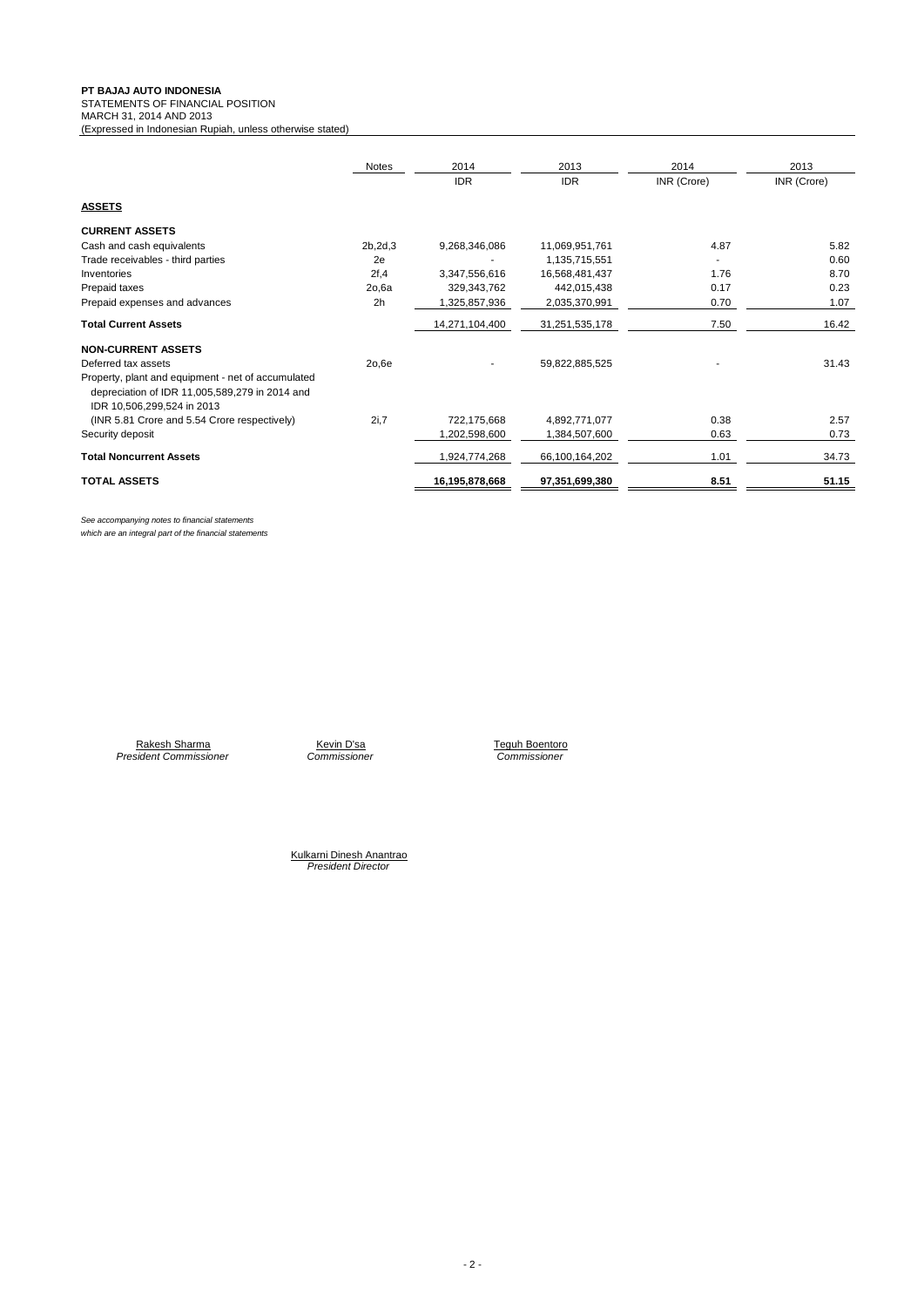**PT BAJAJ AUTO INDONESIA** STATEMENTS OF FINANCIAL POSITION

MARCH 31, 2014 AND 2013

(Expressed in Indonesian Rupiah, unless otherwise stated) (Continued)

|                                                          | <b>Notes</b> | 2014                 | 2013                 | 2014        | 2013        |
|----------------------------------------------------------|--------------|----------------------|----------------------|-------------|-------------|
|                                                          |              | <b>IDR</b>           | <b>IDR</b>           | INR (Crore) | INR (Crore) |
| <b>LIABILITIES AND EQUITY</b>                            |              |                      |                      |             |             |
| <b>CURRENT LIABILITIES</b>                               |              |                      |                      |             |             |
| Bank loan                                                | 8            |                      | 48,595,000,000       |             | 25.53       |
| Trade payables                                           | 2c,2j,5d,9   |                      |                      |             |             |
| <b>Related parties</b>                                   |              |                      | 60,669,712,505       |             | 31.88       |
| Third parties                                            |              |                      | 67,843,003           |             | 0.04        |
| Other payables                                           |              | 898,545,057          | 4,516,634,909        | 0.47        | 2.37        |
| Taxes payable                                            | 20,6b        | 36,818,314           | 528,131,609          | 0.02        | 0.27        |
| Accrued expenses                                         |              | 254,712,655          | 3,931,523,719        | 0.13        | 2.07        |
| <b>Total Current Liabilities</b>                         |              | 1,190,076,026        | 118,308,845,745      | 0.62        | 62.16       |
| <b>NON-CURRENT LIABILITY</b>                             |              |                      |                      |             |             |
| Employees' benefits obligation                           | 2k, 10       | 453,120,736          | 2,777,738,942        | 0.24        | 1.46        |
| <b>EQUITY (CAPITAL DEFICIENCY)</b>                       |              |                      |                      |             |             |
| Capital stock - USD 100 (Rp 935,500) par value per share |              |                      |                      |             |             |
| Authorized, subscribed and paid-up - 295,000 shares      | 11           | 388,232,500,000      | 275,972,500,000      | 203.97      | 144.99      |
| Foreign exchange difference on paid-up capital           | 11           | 17,623,187,500       | 6,508,187,500        | 9.27        | 3.42        |
| Deficit                                                  |              | (391, 303, 005, 594) | (306, 215, 572, 807) | (205.59)    | (160.88)    |
| <b>Total Equity (Capital Deficiency)</b>                 |              | 14,552,681,906       | (23,734,885,307)     | 7.65        | (12.47)     |
| TOTAL LIABILITIES AND EQUITY (CAPITAL DEFICIENCY)        |              | 16,195,878,668       | 97,351,699,380       | 8.51        | 51.15       |

*See accompanying notes to financial statements*

*which are an integral part of the financial statements*

*President Commissioner Commissioner Commissioner* Rakesh Sharma Kevin D'sa Teguh Boentoro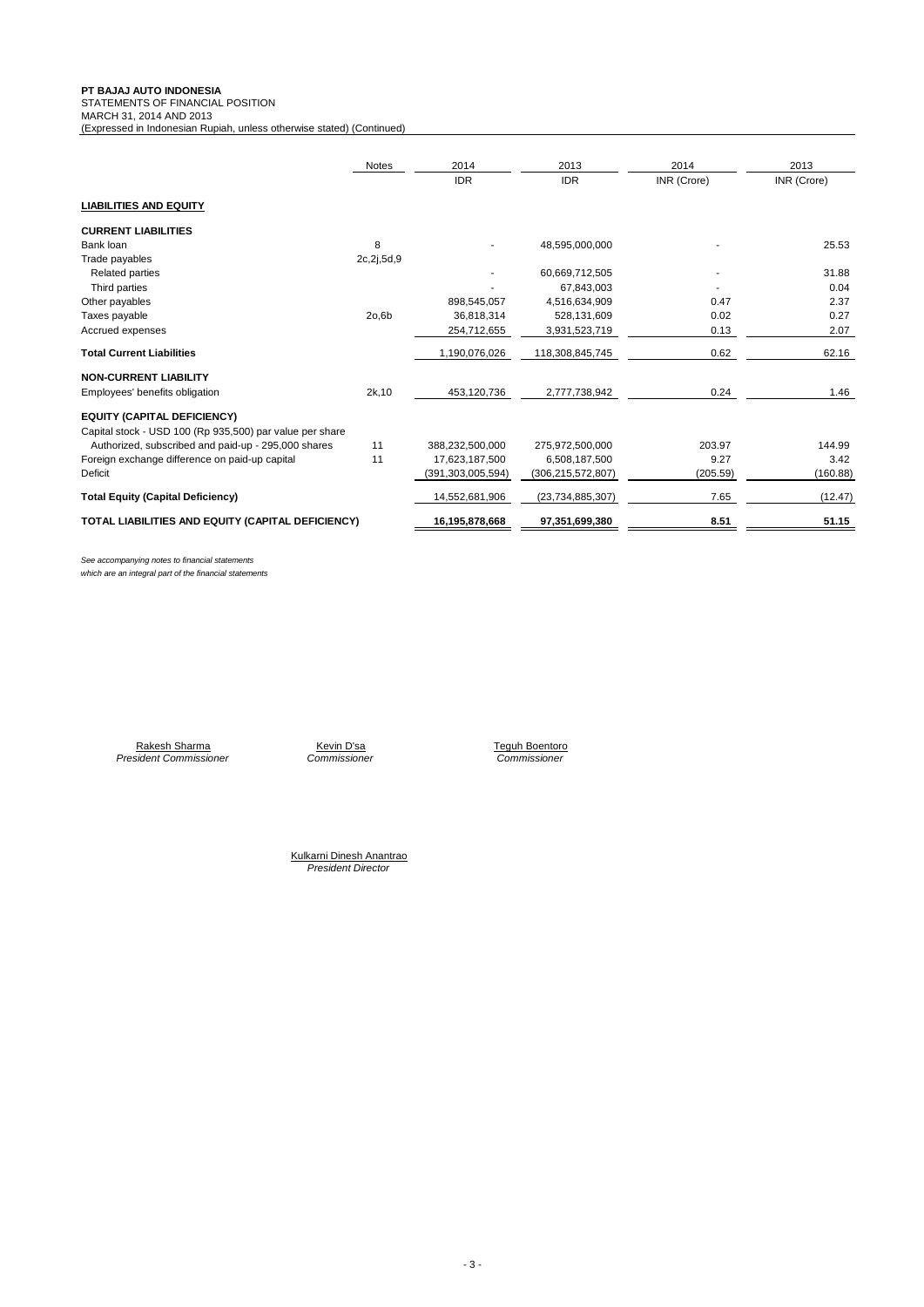## STATEMENTS OF COMPREHENSIVE INCOME

FOR THE YEARS ENDED MARCH 31, 2014 AND 2013 (Expressed in Indonesian Rupiah, unless otherwise stated)

|                                                                               | <b>Notes</b>   | 2014                                   | 2013                                 | 2014              | 2013               |
|-------------------------------------------------------------------------------|----------------|----------------------------------------|--------------------------------------|-------------------|--------------------|
|                                                                               |                | <b>IDR</b>                             | <b>IDR</b>                           | INR (Crore)       | <b>INR</b> (Crore) |
| <b>NET SALES</b>                                                              | 2n, 5b, 12     | 18,417,448,332                         | 140,704,198,671                      | 9.68              | 73.92              |
| <b>COST OF GOODS SOLD</b>                                                     | 2c, 2n, 5c, 13 | 17, 184, 714, 589                      | 109,604,886,285                      | 9.03              | 57.58              |
| <b>GROSS PROFIT</b>                                                           |                | 1,232,733,743                          | 31,099,312,386                       | 0.65              | 16.34              |
| <b>OPERATING EXPENSES</b>                                                     | 2n, 14         |                                        |                                      |                   |                    |
| Selling<br>General and administrative                                         |                | (2,862,355,112)<br>(21, 913, 150, 519) | (35,340,282,570)<br>(32,356,888,252) | (1.50)<br>(11.51) | (18.57)<br>(17.00) |
| <b>Total Operating Expenses</b>                                               |                | (24, 775, 505, 631)                    | (67,697,170,822)                     | (13.01)           | (35.57)            |
| <b>LOSS FROM OPERATIONS</b>                                                   |                | (23, 542, 771, 888)                    | (36,597,858,436)                     | (12.36)           | (19.23)            |
| <b>OTHER INCOME (EXPENSES)</b>                                                |                |                                        |                                      |                   |                    |
| Gain on sale of property, plant and equipments - net<br>Interest income - net |                | 4,482,679<br>3,850,179                 | 130,646,098<br>9,009,380             |                   | 0.07               |
| Interest expense                                                              |                | (733, 521, 676)                        | (4,497,885,162)                      | (0.39)            | (2.36)             |
| Gain (loss) on foreign exchange - net                                         | 2 <sub>b</sub> | (5, 130, 421, 603)                     | (6,096,243,708)                      | (2.70)            | (3.20)             |
| <b>Others</b>                                                                 |                | 4,133,835,047                          | 5,413,688,436                        | 2.17              | 2.85               |
| <b>Other Expenses - Net</b>                                                   |                | (1,721,775,374)                        | (5,040,784,956)                      | (0.92)            | (2.64)             |
| <b>LOSS BEFORE INCOME TAX</b>                                                 |                | (25, 264, 547, 262)                    | (41,638,643,392)                     | (13.28)           | (21.87)            |
| <b>INCOME TAX BENEFIT (EXPENSES)</b>                                          | 20,6e          | (59,822,885,525)                       | (10, 595, 592, 564)                  | (31.43)           | (5.57)             |
| <b>LOSS FOR THE YEAR</b>                                                      |                | (85,087,432,787)                       | (52, 234, 235, 956)                  | (44.71)           | (27.44)            |
| <b>OTHER COMPREHENSIVE INCOME</b>                                             |                |                                        |                                      |                   |                    |
| TOTAL COMPREHENSIVE LOSS FOR THE YEAR                                         |                | (85,087,432,787)                       | (52, 234, 235, 956)                  | (44.71)           | (27.44)            |

*See accompanying notes to financial statements*

*which are an integral part of the financial statements.*

Rakesh Sharma Kevin D'sa Teguh Boentoro *President Commissioner Commissioner Commissioner*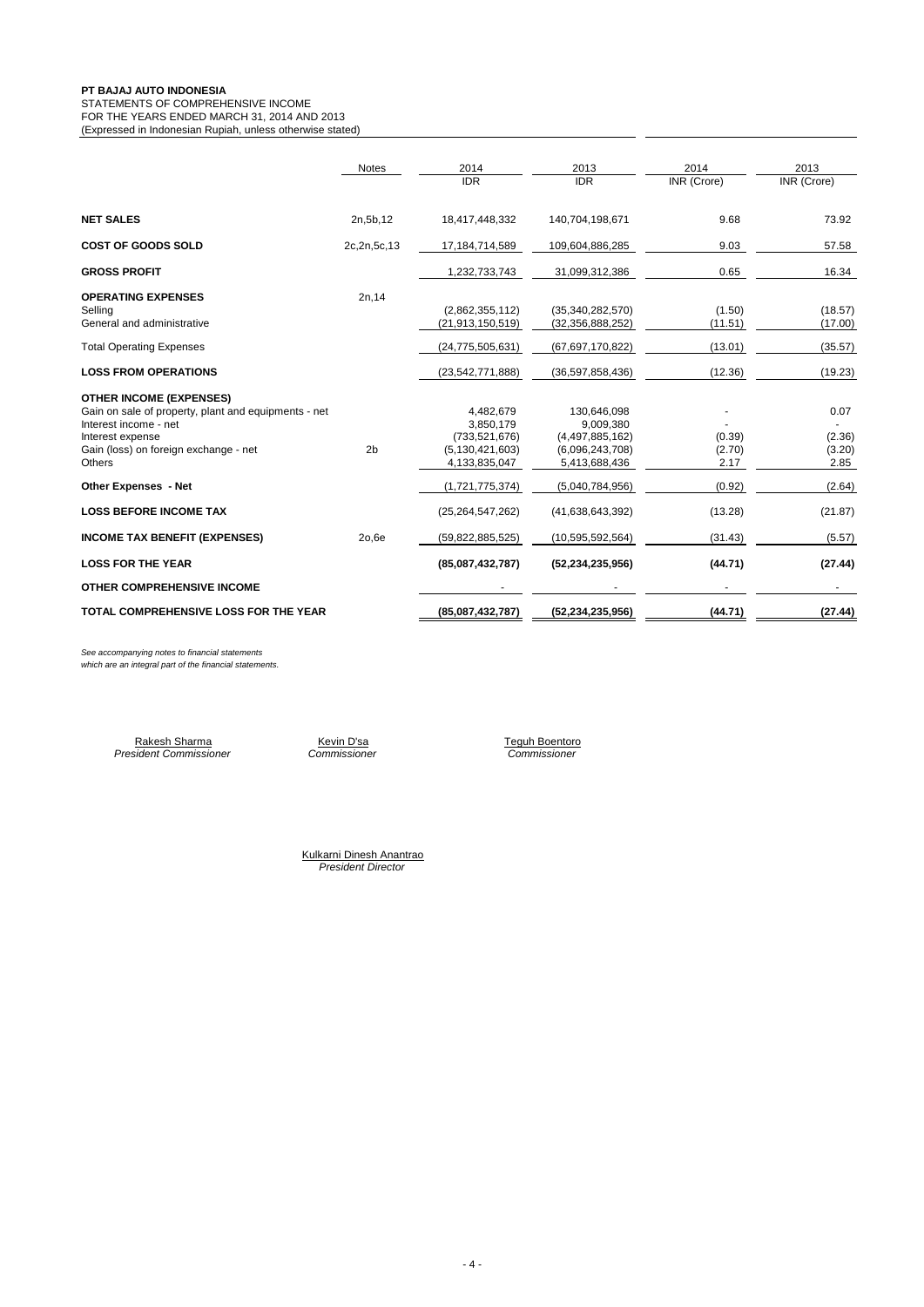## FOR THE YEARS ENDED MARCH 31, 2014 AND 2013 STATEMENTS OF CHANGES IN EQUITY (CAPITAL DEFICIENCY)

(Expressed in Indonesian Rupiah, unless otherwise stated)

|                                       | Paid-up<br>capital stock<br><b>IDR</b> | Foreign exchange<br>difference on<br>paid-up capital<br><b>IDR</b> | Deficit<br><b>IDR</b> | Total equity<br>(Capital Deficiency)<br><b>IDR</b> |
|---------------------------------------|----------------------------------------|--------------------------------------------------------------------|-----------------------|----------------------------------------------------|
| Balance as of April 1, 2012           | 275,972,500,000                        | 6,508,187,500                                                      | (253.981.336.851)     | 28,499,350,649                                     |
| Total comprehensive loss for the year |                                        |                                                                    | (52,234,235,956)      | (52, 234, 235, 956)                                |
| Balance as of March 31, 2013          | 275,972,500,000                        | 6,508,187,500                                                      | (306, 215, 572, 807)  | (23,734,885,307)                                   |
| Additional paid up capital            | 112,260,000,000                        | 11,115,000,000                                                     |                       | 123,375,000,000                                    |
| Total comprehensive loss for the year |                                        |                                                                    | (85,087,432,787)      | (85,087,432,787)                                   |
| Balance as of March 31, 2014          | 388,232,500,000                        | 17,623,187,500                                                     | (391, 303, 005, 594)  | 14,552,681,906                                     |

|                                       |               | Foreign exchange |             |                      |
|---------------------------------------|---------------|------------------|-------------|----------------------|
|                                       | Paid-up       | difference on    |             | Total equity         |
|                                       | capital stock | paid-up capital  | Deficit     | (Capital Deficiency) |
|                                       | INR (Crore)   | INR (Crore)      | INR (Crore) | INR (Crore)          |
| Balance as of April 1, 2012           | 144.99        | 3.42             | (133.44)    | 14.97                |
| Total comprehensive loss for the year |               |                  | (27.44)     | (27.44)              |
| Balance as of March 31, 2013          | 144.99        | 3.42             | (160.88)    | (12.47)              |
| Additional paid up capital            | 58.98         | 5.85             |             | 64.83                |
| Total comprehensive loss for the year |               |                  | (44.71)     | (44.71)              |
| Balance as of March 31, 2014          | 203.97        | 9.27             | (205.59)    | 7.65                 |

*See accompanying notes to financial statements which are an integral part of the financial statements*

> Rakesh Sharma Kevin D'sa Teguh Boentoro *President Commissioner Commissioner Commissioner*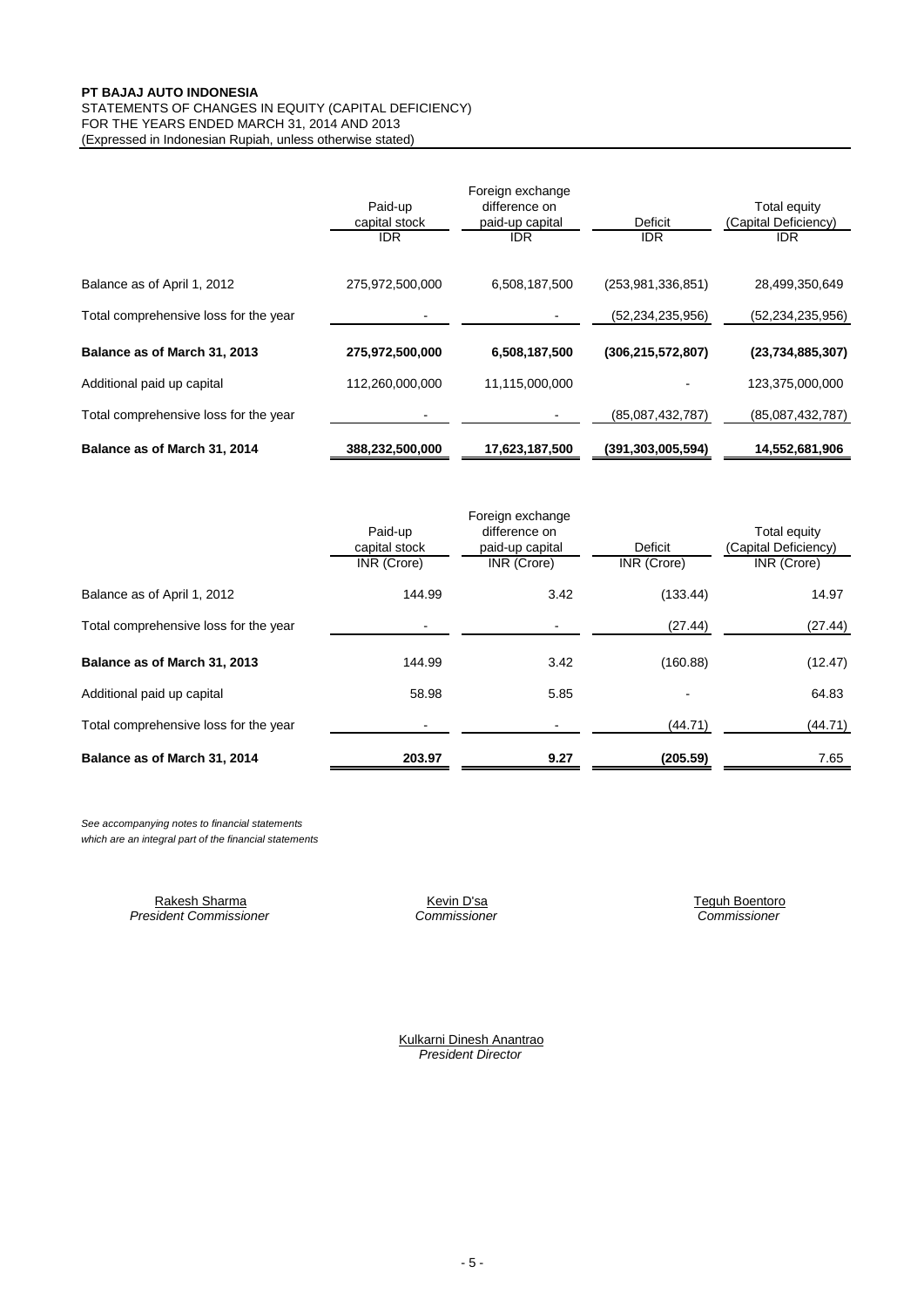#### STATEMENTS OF CASH FLOWS

FOR THE YEARS ENDED MARCH 31, 2014 AND 2013 (Expressed in Indonesian Rupiah, unless otherwise stated)

|                                                                                                                                                                                                                                                      | 2014<br><b>IDR</b>                                                     | 2013<br><b>IDR</b>                                                       | 2014<br>INR (Crore)                | 2013<br>INR (Crore)                |
|------------------------------------------------------------------------------------------------------------------------------------------------------------------------------------------------------------------------------------------------------|------------------------------------------------------------------------|--------------------------------------------------------------------------|------------------------------------|------------------------------------|
| <b>CASH FLOWS FROM OPERATING ACTIVITIES</b><br>Cash receipts from customers<br>Cash paid to suppliers and employees<br>Interest and financial charges paid<br>Income tax refund                                                                      | 19,553,163,883<br>(96, 424, 178, 728)<br>(733, 521, 676)<br>24,749,520 | 146,572,627,686<br>(140.624.449.246)<br>(4,497,885,162)<br>1,681,039,705 | 10.27<br>(50.66)<br>(0.39)<br>0.01 | 77.01<br>(73.88)<br>(2.36)<br>0.88 |
| Net Cash Used in Operating Activities                                                                                                                                                                                                                | (77,579,787,001)                                                       | 3,131,332,983                                                            | (40.77)                            | 1.65                               |
| <b>CASH FLOWS FROM INVESTING ACTIVITIES</b><br>Interest received<br>Proceeds from sale of property, plant and equipment<br>Acquisition of property, plant and equipment<br>Decrease in security deposit<br>Net Cash Provided by Investing Activities | 3.850.179<br>812,422,147<br>181,909,000<br>998,181,326                 | 9.009.380<br>263,748,165<br>(213, 347, 585)<br>39,812,800<br>99,222,760  | 0.43<br>0.10<br>0.53               | 0.14<br>(0.12)<br>0.02<br>0.04     |
|                                                                                                                                                                                                                                                      |                                                                        |                                                                          |                                    |                                    |
| <b>CASH FLOWS FROM FINANCING ACTIVITIES</b><br>Payment of bank loan<br>Paid-up capital                                                                                                                                                               | (48,595,000,000)<br>123,375,000,000                                    |                                                                          | (25.53)<br>64.82                   |                                    |
| Net Cash Provided by Financing Activities                                                                                                                                                                                                            | 74,780,000,000                                                         |                                                                          | 39.29                              |                                    |
| <b>NET INCREASE (DECREASE) IN CASH AND</b><br><b>CASH EQUIVALENTS</b>                                                                                                                                                                                | (1,801,605,675)                                                        | 3,230,555,743                                                            | (0.95)                             | 1.69                               |
| CASH AND CASH EQUIVALENTS AT BEGINNING OF YEAR                                                                                                                                                                                                       | 11,069,951,761                                                         | 7,839,396,018                                                            | 5.82                               | 4.13                               |
| <b>CASH AND CASH EQUIVALENTS AT END OF YEAR</b>                                                                                                                                                                                                      | 9,268,346,086                                                          | 11,069,951,761                                                           | 4.87                               | 5.82                               |

*See accompanying notes to financial statements which are an integral part of the financial statements*

> Rakesh Sharma Kevin D'sa Teguh Boentoro *President Commissioner Commissioner Commissioner*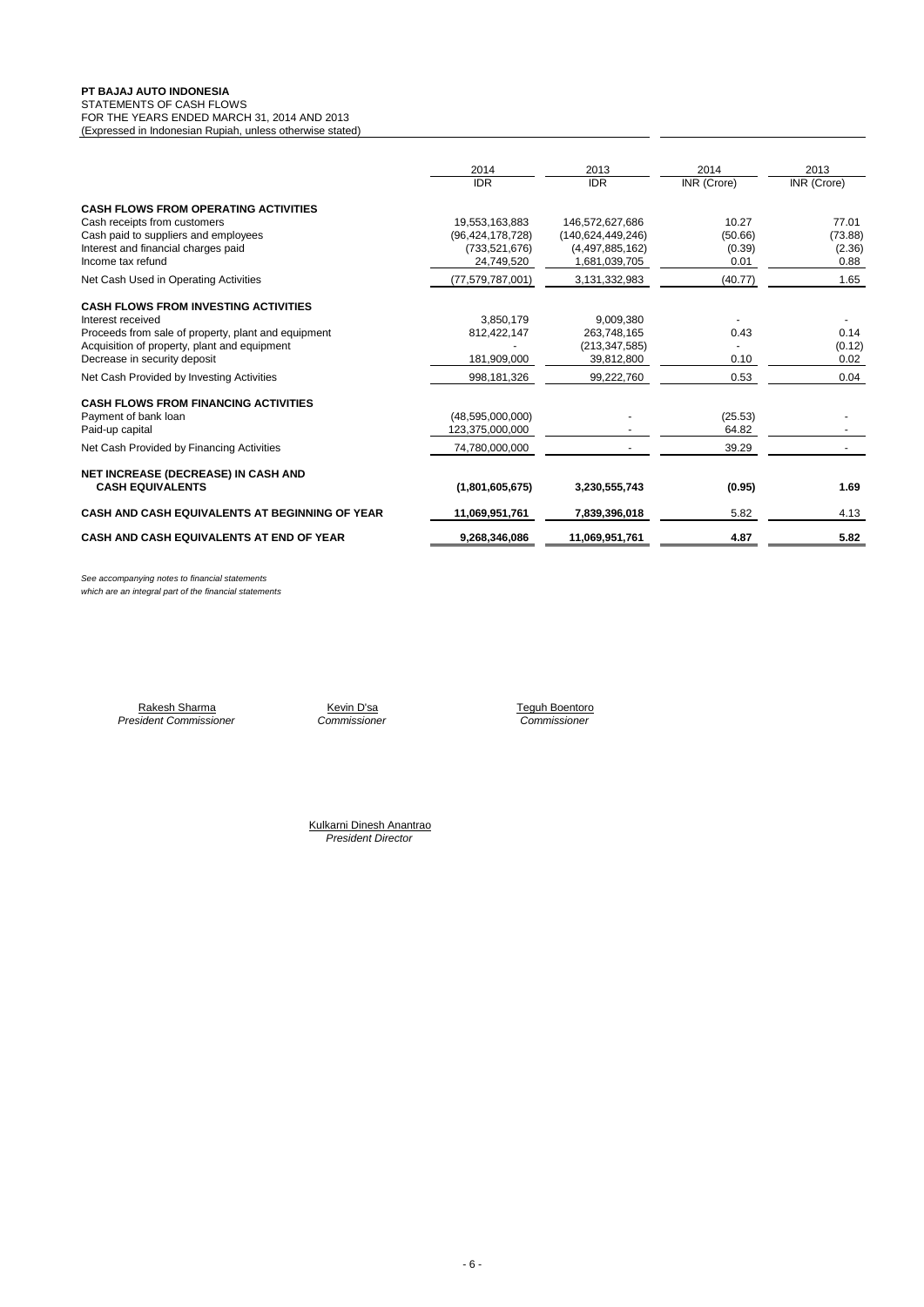## **1. GENERAL**

PT Bajaj Auto Indonesia (the Company) was established within the framework of the Foreign Capital Investment Law No. 1 year 1967 as amended by Law No. 11 year 1970, based on notarial Deed No. 9 dated July 3, 2006 of Sutjipto, S.H., M.Kn., notary public in Jakarta. The deed of establishment has been approved by the Minister of Law and Human Rights of the Republic of Indonesia with decision letter No. C-22753 HT.01.01.TH.2006 dated August 3, 2006, and was published in State Gazette No. 83 dated October 17, 2006, Supplement No. 11137. Based on Decision Letter No. 631/I/PMA/2006, Project Code No. 3591/5030-31/32-19262 dated June 8, 2006 and No. 1119/III/PMA/08 dated July 10, 2008, the Company obtained approval for foreign investment from Foreign Investment Coordinating Board (BKPM). The articles of association have been amended several times. The deed of establishment have been amended for several times, most recently are:

- Notarial deed No. 82 dated April 18, 2013 by Mala Mukti, S.H., LL.M., a notary public in Jakarta, concerning in increasing paid up capital based on circular of shareholders. These changes has been approved by the Minister of Law and Human Rights of the Republic of Indonesia with decision letter No. AHU-27579- AH.01.02-Tahun 2013 dated May 22, 2013.
- Notarial deed No. 09 dated September 9, 2013 by Mala Mukti, S.H., LL.M., a notary public in Jakarta, concerning in changes the management structure of the board of directors and company's head office address. These changes has been approved by the Minister of Law and Human Rights of the Republic of Indonesia with decision letter No. AHU-65799.AH.01.02.Tahun 2013 dated December 16, 2013.
- Notarial deed No. 92 dated Januari 30, 2014 by Mala Mukti, S.H., LL.M., a notary public in Jakarta, concerning in increasing paid up capital based on circular of shareholders. These changes has been approved by the Minister of Law and Human Rights of the Republic of Indonesia with decision letter No. AHU-08665.AH.01.02.Tahun 2014 dated February 28, 2014.
- The Company has obtained the approval letter from Foreign Investment Coordinating Board (BKPM) regarding increase in paid in capital as stated in BKPM's approval No. 671/A.8/PMA/2013, dated April 11, 2013 and No.175/I/IP-PB/PMA/2014 dated January 24, 2014.

The Company is domiciled in Jalan Panjang N0. 11D-E Arteri Kelapa Dua, Kebon Jeruk - Jakarta and its plant is located in Bekasi International Industrial Estate C4/1, Jalan Raya Industri Lippo Cikarang, Cikarang Selatan, Bekasi 17550, West Java.

In accordance with article 3 of the Company's articles of association, the scope of its activities is to engage in the trading and manufacturing of two wheelers, three wheelers and spare parts thereof. The Company started commercial operations in 2006.

The Company's management as of March 31, 2014 and 2013 consist of the following:

|                               | 2014                     | 2013                      |
|-------------------------------|--------------------------|---------------------------|
| <b>President Commissioner</b> | Rakesh Sharma            | Rakesh Sharma             |
| Commissioners                 | Kevin D'sa               | Kevin D'sa                |
|                               | <b>Teguh Boentoro</b>    | <b>Teguh Boentoro</b>     |
| <b>President Director</b>     | Kulkarni Dinesh Anantrao | Kulkarni Dinesh Anantrao  |
| <b>Directors</b>              |                          | Srinivasan Vijayaraghavan |
|                               | ۰                        | Krishnan Sampath Kumar    |

The Company had total number of employees of 4 in 2014 and 57 in 2013 (unaudited).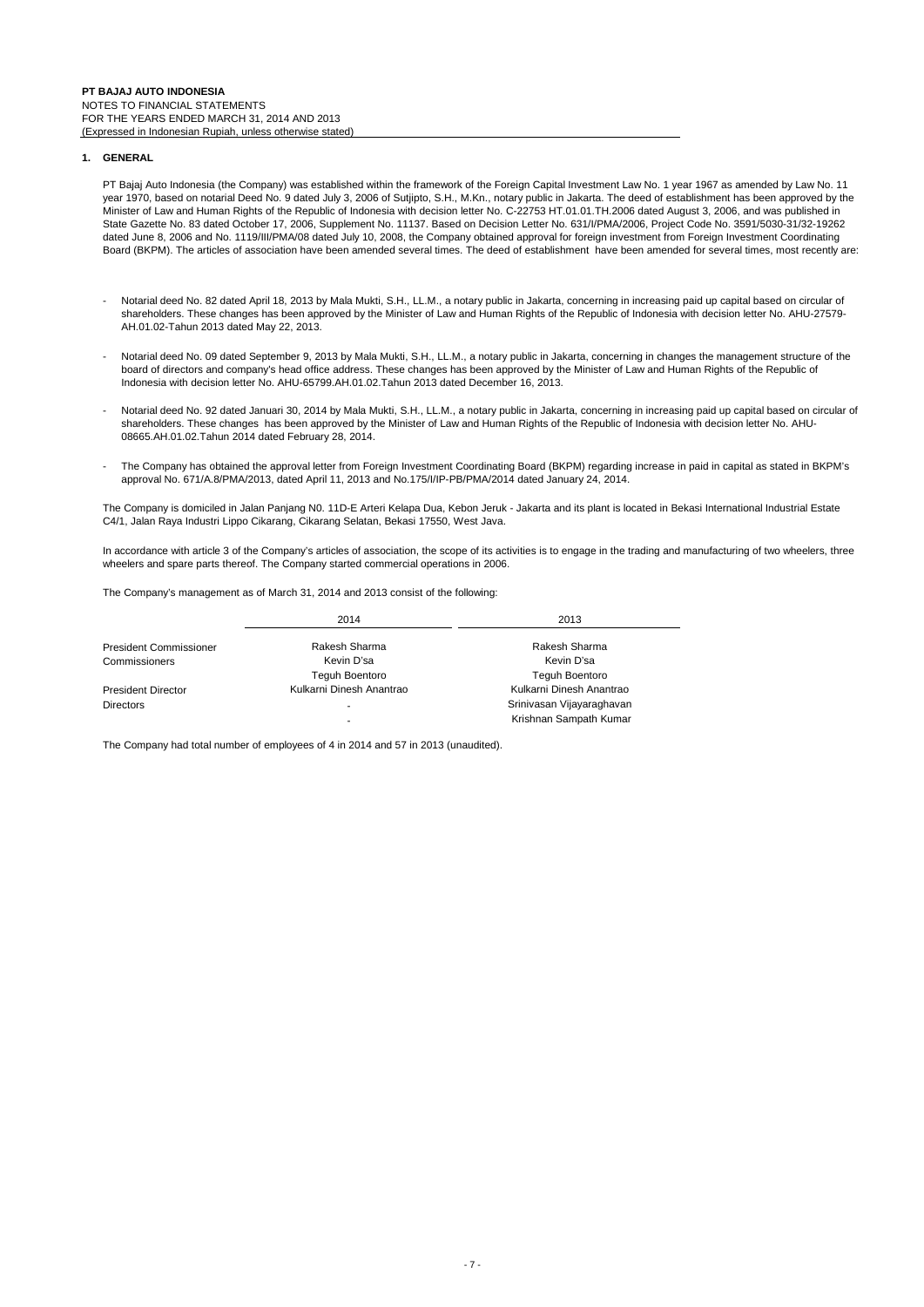## **2. SUMMARY OF SIGNIFICANT ACCOUNTING POLICIES**

## a. **Financial Statement Presentation**

The financial statements have been prepared in accordance with Indonesian Financial Accounting Standards ("SAK"), which comprise the Statemeents and Intrepretations issued by the Board of Financial Accounting Standards of the Indonesian Institute of Accountants. Such financial statements are an English translation of the Company's statutory report in Indonesia, and are not intended to present financial position and results of operations, changes in equity, and cash flows in accordance with accounting principles and reporting practices generally accepted in other countries and jurisdictions.

The financial statements, except for the statements of cash flows, are prepared under the accrual basis of accounting. The reporting currency used in the preparation of the financial statements is the Indonesian Rupiah, while the measurement basis used is the historical cost, except for certain accounts which are measured on the bases described in the related accounting policies.

The statements of cash flows are prepared using the direct method with classifications of cash flows into operating, investing and financing activities.

## b. **Foreign Currency Transactions and Translation**

Since January 1, 2012, Indonesian Financial Accounting Standards No. 10 "The Effects in Foreign Exchange Rates", has been effective. The majority of the transaction are in denominated in Indonesian Rupiah hence the Company considers that the functional currency for financial reporting is Indonesian Rupiah.

The financial statements are presented in Rupiah, which is functional currency and reporting currency of the Company. Transactions denominated in a foreign currency are translated into Rupiah at the exchange rate prevailing at the date of the transaction. At the reporting dates, monetary assets and liabilities in foreign currencies are translated at the Central Bank of Indonesia middle rates. Foreign exchange gains and losses resulting from the settlement of such transactions and from the translation at period-end exchange rates of monetary assets and liabilities denominated in foreign currencies are recognised in the profit or loss.

## c. **Transaction with Related Parties**

A related party is a person or entity that is related to the Company:

- 1) directy, or indirectly through one or more intermediaries, the party (1) controls, is controlled by, or is under common control with the Company; has an interest in the Company that gives it significant influence over the Company; or has joint control over the Company.
- 2) the party is an associate of the Company;
- 3) the party is a joint venture in which the Company is a venturer;
- 4) the party is a member of the key management personnel of the Company;
- 5) the party is a close member of the family of any individuals referred to in (1) or (4)
- 6) the party is an entity that is controller, jointly controlled, significantly influenced by or for which significant voting power in such entity resides with directly or indirectly, any individual referred to in (4) or (5); or
- 7) The party is a post-employment benefit plan for the benefit employees of the Company, or of any entity that is a related party of the Company.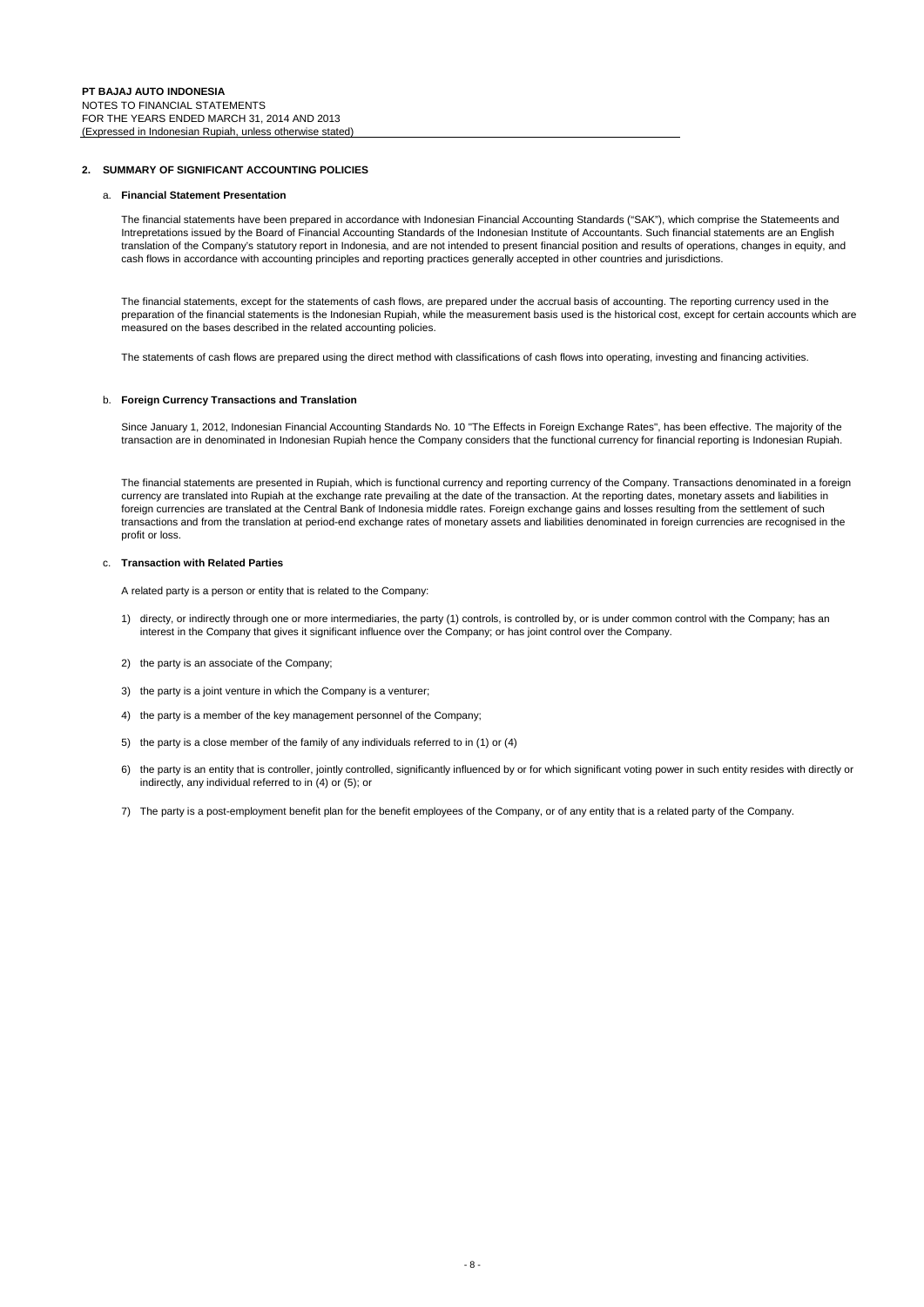## d. **Cash and Cash equivalents**

Cash and cash equivalents consist of cash on hand and in banks and all unrestricted investment with maturities of three months or less from the date of placement.

#### e. **Trade receivables**

Trade receivables are recognized initially at fair value and subsequently measured at amortised cost using the effective interest method, less provision for impairment. A provision for impairment of trade receivable is established when there is objective evidence that the outstanding amounts of the Company's receivables will not be collected.

#### f. **Inventories**

Inventories are stated at cost or net realizable value, whichever is lower. Costs of vehicles and spare parts are determined using the moving weighted average method.

A provision for inventory loss is determined on the basis of estimated inventory losses since the date of the last physical inventory.

#### g. **Impairment of Financial Assets**

At the end of each reporting period, the Company assesses whether there is objective evidence that a financial asset or group of financial assets is impaired. A financial asset or a group of financial assets is impaired and impairment losses are recognised only if there is objective evidence of impairment as a result of one or more events that occurred after the initial recognition of the asset (a "loss event") and that loss event (or events) has an impact on the estimated future cash flows of the financial asset or group of financial assets that can be reliably estimated. The Company first assesses whether objective evidence of impairment exists.

For loans and receivables category, the amount of the loss is measured as the difference between the asset's carrying amount and the present value of estimated future cash flows (excluding future credit losses that have not been incurred) discounted at the financial asset's original effective interest rate. The carrying amount of the asset is reduced and the amount of the loss is recognised in the profit or loss.

If, in a subsequent period, the amount of the impairment loss decreases and the decrease can be related objectively to an event occurring after the impairment was recognised (such as an improvement in the debtor's credit rating), the reversal of the previously recognised impairment loss is recognised in the profit or loss.

## h. **Prepaid Expenses**

Prepaid expenses are amortized over their beneficial periods using the straight-line method.

## i. **Property, Plant and Equipment and Depreciation**

Property, plant and equipment are stated at cost less accumulated depreciation and impairment losses.

Depreciation is computed using the straight-line method based on the estimated useful lives of the assets as follows:

|                                        | Years   |
|----------------------------------------|---------|
| Machinery                              |         |
| Computer and data processing equipment | 4       |
| Factory equipment                      |         |
| Home and office appliance              | Δ       |
| <b>Transportation equipment</b>        | $4 - 8$ |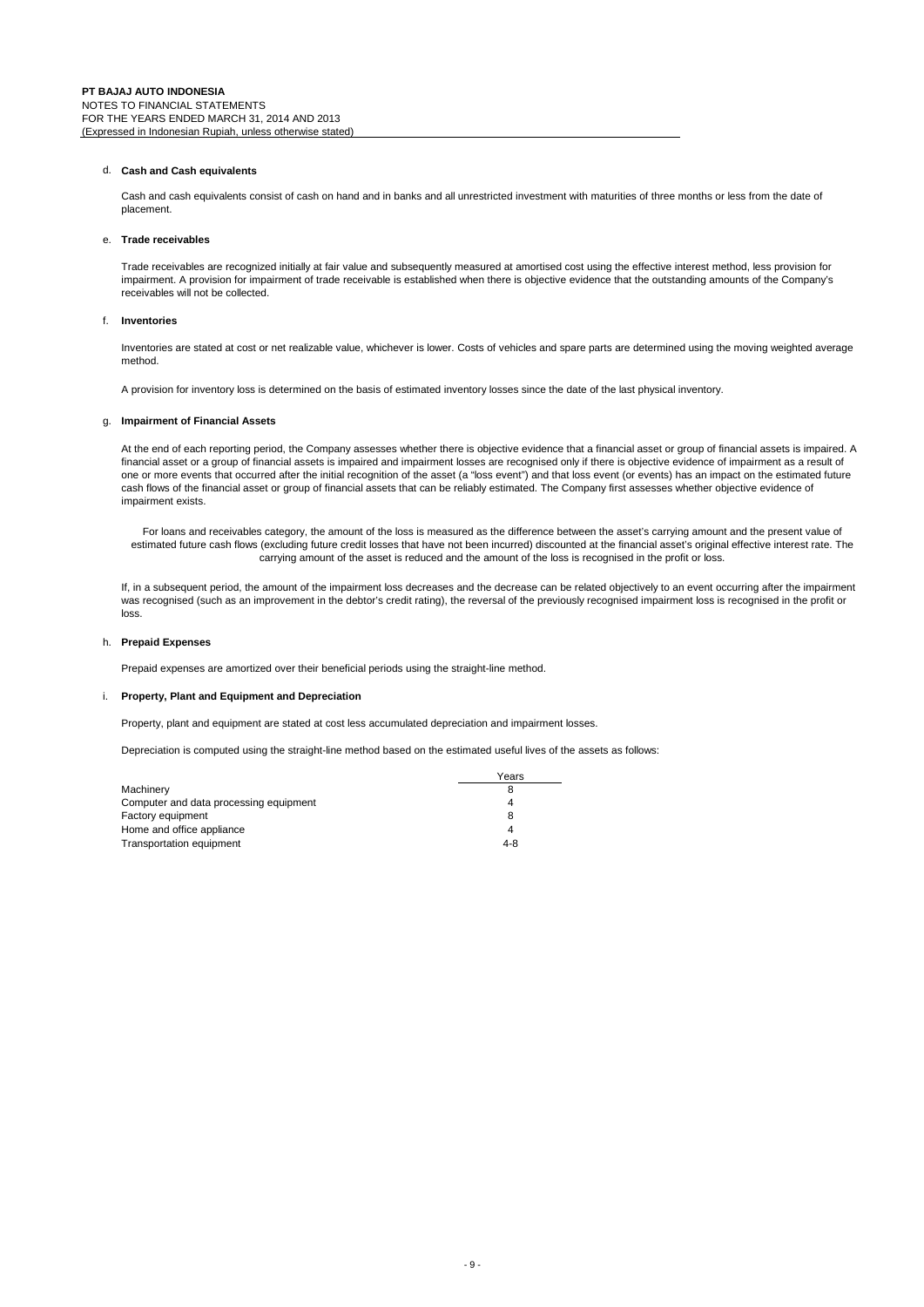When the carrying amount of an asset exceeds its estimated recoverable amount, the asset is written down to its estimated recoverable amount, which is determined as the higher of net selling price of value in use.

The cost of maintenance and repairs is charged to operations as incurred. Other costs incurred subsequently to add to, replace part of, or service an item of property, plant and equipment, are recognized as asset if, and only if it is probable that future economic benefits associated with the item will flow to the entity and the cost of the item can be measured reliably. Gain and losses on disposals are determined by comparing the proceeds with the carrying amount and are recognized within other gains (losses) – net in the profit and loss.

## j. **Trade Payables**

Trade payable are stated at nominal values.

#### k. **Employees' Benefits**

The Company recognized the estimated liabilities for employees' benefits in accordance with the Labor Law No. 13/2003 dated March 25, 2003.

The cost of providing post-employment benefits is determined using the Projected Unit Credit Method. The accumulated unrecognized actuarial gains and losses that exceed 10% of the greater of the present value of the Company's defined benefit obligation and the fair value of plan assets are recognized on straight-line basis over the expected average remaining working lives of the participating employees. Past service cost is recognized immediately to the extent that the benefits are already vested, and otherwise is amortized on a straight-line basis over the average period until the benefits become vested.

The post-employment benefits obligation recognized in the statements of financial position represent the present value of the defined benefit obligation, as adjusted for unrecognized actuarial gains and losses and unrecognized past service cost and as reduced by the fair value of plan assets.

#### l. **Impairment of Non-Financial Assets**

At reporting date, the Company reviews any indication of asset impairment.

Non-financial assets are reviewed for impairment whenever events or changes in circumstances indicate that the carrying amount may not be recoverable. An impairment loss is recognised for the amount by which the asset's carrying amount exceeds its recoverable amount. The recoverable amount is the higher of an asset's fair value less cost to sales and value in use. For the purposes of assessing impairment, assets are grouped at the lowest levels for which there are separately identifiable cash flows (cash-generating units). Non-financial assets that have suffered an impairment are reviewed for possible reversal of the impairment at each reporting date.

## m. **Financial Assets and Liabilities**

#### Financial Assets

Financial assets are classified in categories of (i) financial assets at fair value through profit and loss, (ii) loans and receivables, (iii) held-to-maturity financial assets, and (iv) available-for-sale financial assets. The classification depends on the purpose for which the financials assets were acquired. Management determines the classification of its financial assets at initial recognition.

#### Financial Liabilities

Financial liabilities are classified in the following categories of (i) financial liabilities at fair value through profit and loss and (ii) financial liabilities measured at amortized cost. Financial liabilities are derecognized when they have redeemed or otherwise extinguished.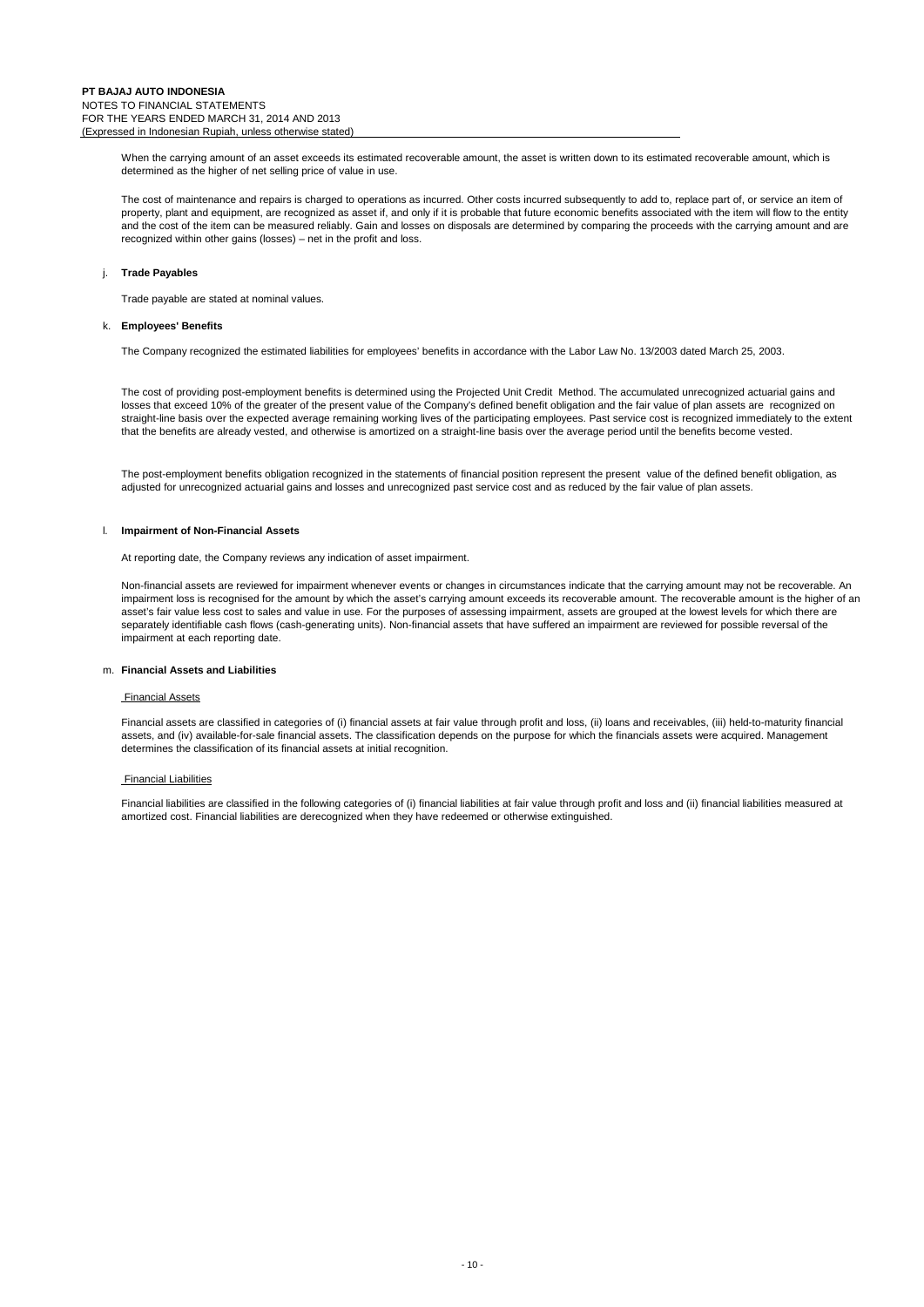#### Determination of Fair Value

The fair value of financial instruments traded in active markets is determined based on quoted market prices at the balance sheet date. Quoted market value used by the Company for the financial asset is bid price, while for the financial liabilities is ask price.

The fair value of financial instruments not traded in active markets is determined by using a specific valuation technique. The Company uses the discounted cash flow method by using assumptions based on market conditions existing at the date of financial position to determine the fair value of other financial instruments

## n. **Revenue and Expense Recognition**

Sales are recognized when the goods are delivered and title has passed. Expenses are recognized when incurred.

#### o. **Income Tax**

Current tax expense is determined based on the taxable income for the year computed using prevailing tax rates.

Deferred tax assets and liabilities are recognized for the future tax consequences attributable to differences between the financial statement carrying amounts of existing assets and liabilities and their respective tax bases. Deferred tax liabilities are recognized for all taxable temporary differences and deferred tax assets are recognized for deductible temporary differences to the extent that it is probable that taxable income will be available in future periods against which the deductible temporary differences can be utilized.

Deferred tax is calculated at the tax rates that have been enacted or substantively enacted by the date of financial statements. Deferred tax is charged or credited in the statement of income, except when it relates to items charged or credited directly to equity, in which case the deferred tax is also charged or credited directly to equity.

Deferred tax assets and liabilities are offset in the statements of financial position, except if these are for different legal entities, in the same manner the current tax assets and liabilities are presented.

Amendments to tax obligation are recorded when an assessment is received or, if appealed against by the Company and its subsidiaries, when the result of the appeal is determined.

#### p. **Use of Estimates**

The preparation of financial statements in conformity with generally accepted accounting principles requires management to make estimates and assumptions that affect the reported amounts of assets and liabilities and disclosure of contingent assets and liabilities at the date of the financial statements and the reported amounts of revenues and expenses during the reporting period. Actual results could be different from these estimates.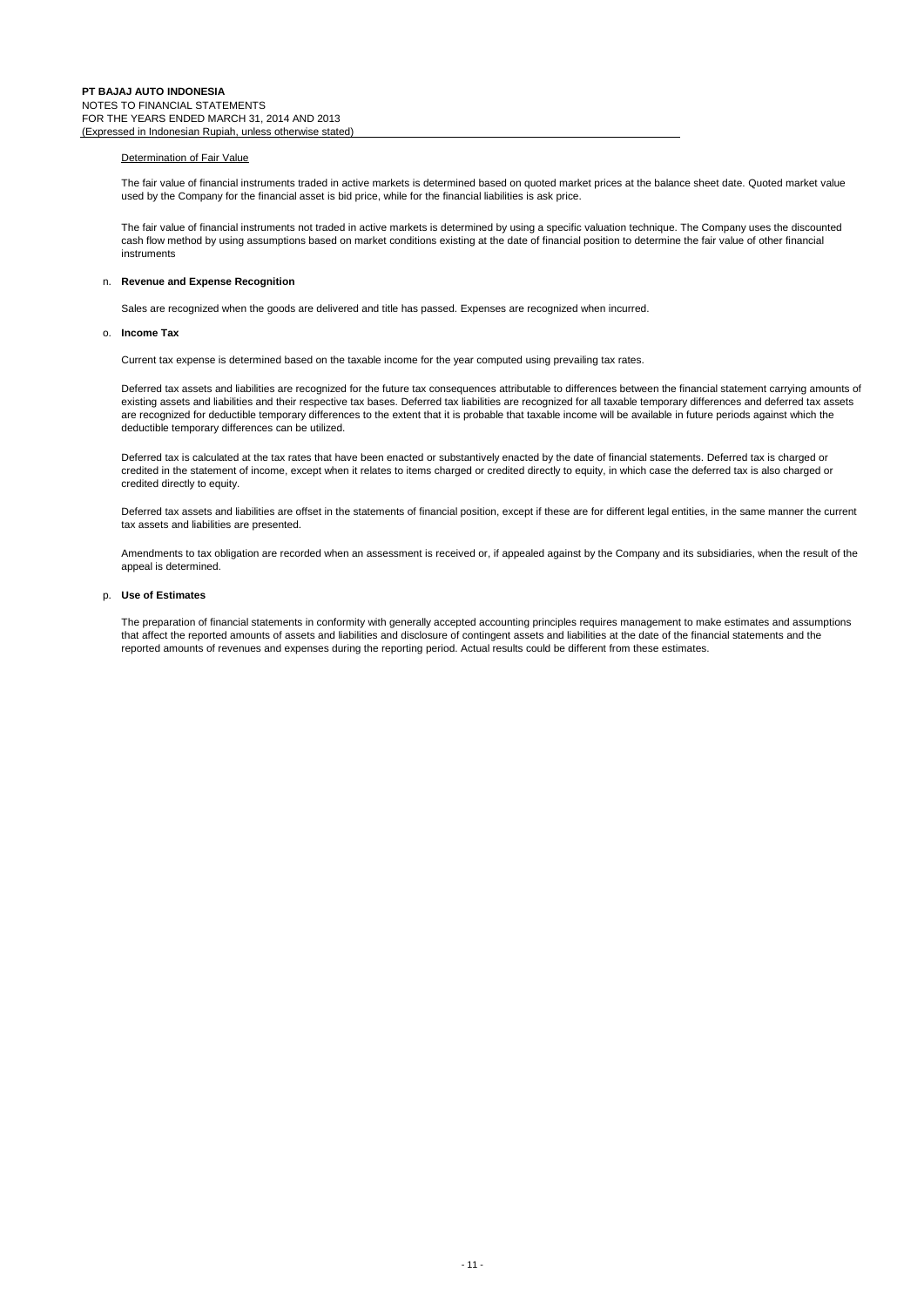## **3. CASH AND CASH EQUIVALENTS**

|                                | 2014          | 2013           | 2014        | 2013               |
|--------------------------------|---------------|----------------|-------------|--------------------|
|                                | <b>IDR</b>    | <b>IDR</b>     | INR (Crore) | INR (Crore)        |
| Cash on hand - Rupiah          | 2,279,052     | 14,237,302     |             | 0.01               |
| Cash in banks                  |               |                |             |                    |
| Citibank N.A.                  | 8,185,785,906 | 10,797,547,060 | 4.29        | 5.67               |
| PT Bank Central Asia, Tbk      | 677,918,695   | 257,030,943    | 0.36        | 0.14               |
| PT Bank Danamon Indonesia, Tbk | 402,362,433   | 1,136,456      | 0.21        |                    |
| Subtotal                       | 9,266,067,034 | 11,055,714,459 | 4.86        | 5.81               |
| Total                          | 9,268,346,086 | 11,069,951,761 | 4.86        | 5.82               |
| By Currency                    |               |                |             |                    |
|                                | 2014          | 2013           | 2014        | 2013               |
|                                | <b>IDR</b>    | <b>IDR</b>     | INR (Crore) | <b>INR</b> (Crore) |
| <b>United States Dollar</b>    | 6,120,169,513 | 1,342,627,367  | 3.21        | 0.71               |
| Indonesian Rupiah              | 3,148,176,573 | 9,727,324,394  | 1.65        | 5.11               |
| Total                          | 9,268,346,086 | 11,069,951,761 | 4.86        | 5.82               |

## **4. INVENTORIES**

|                          | 2014          | 2013           | 2014        | 2013        |
|--------------------------|---------------|----------------|-------------|-------------|
|                          | <b>IDR</b>    | <b>IDR</b>     | INR (Crore) | INR (Crore) |
| Finished goods           |               |                |             |             |
| Vehicles - two wheelers  | 2,126,045,775 | 12,774,366,610 | 1.12        | 6.71        |
| Spareparts               | 473,706,141   | 3,352,255,150  | 0.25        | 1.76        |
| Semi finished components | 230,916,895   | 441,859,677    | 0.12        | 0.23        |
| Goods in transit         |               |                |             |             |
| Spareparts               | 516,887,805   |                | 0.27        |             |
| Total                    | 3,347,556,616 | 16,568,481,437 | 1.76        | 8.70        |
|                          |               |                |             |             |
|                          |               |                |             |             |

Inventory were insured to:

|                                                        | 2014 | 2013      | 2014        | 2013        |
|--------------------------------------------------------|------|-----------|-------------|-------------|
|                                                        | USD  | USD       | INR (Crore) | INR (Crore) |
| PT Asuransi Indrapura (terrorism and sabotage risk)    |      | 5,000,000 | . .         | 29.96       |
| PT Asuransi Allianz (fire, theft, earthquake and other |      | 5,000,000 | . .         | 29.96       |
| possible risks)                                        |      |           |             |             |

Management believes that the insurance coverage is adequate to cover possible losses till 2014 (end of March 31, 2014), the Company is reviewing the possibility to insure only the finished goods and spareparts in financial year 2014/2015.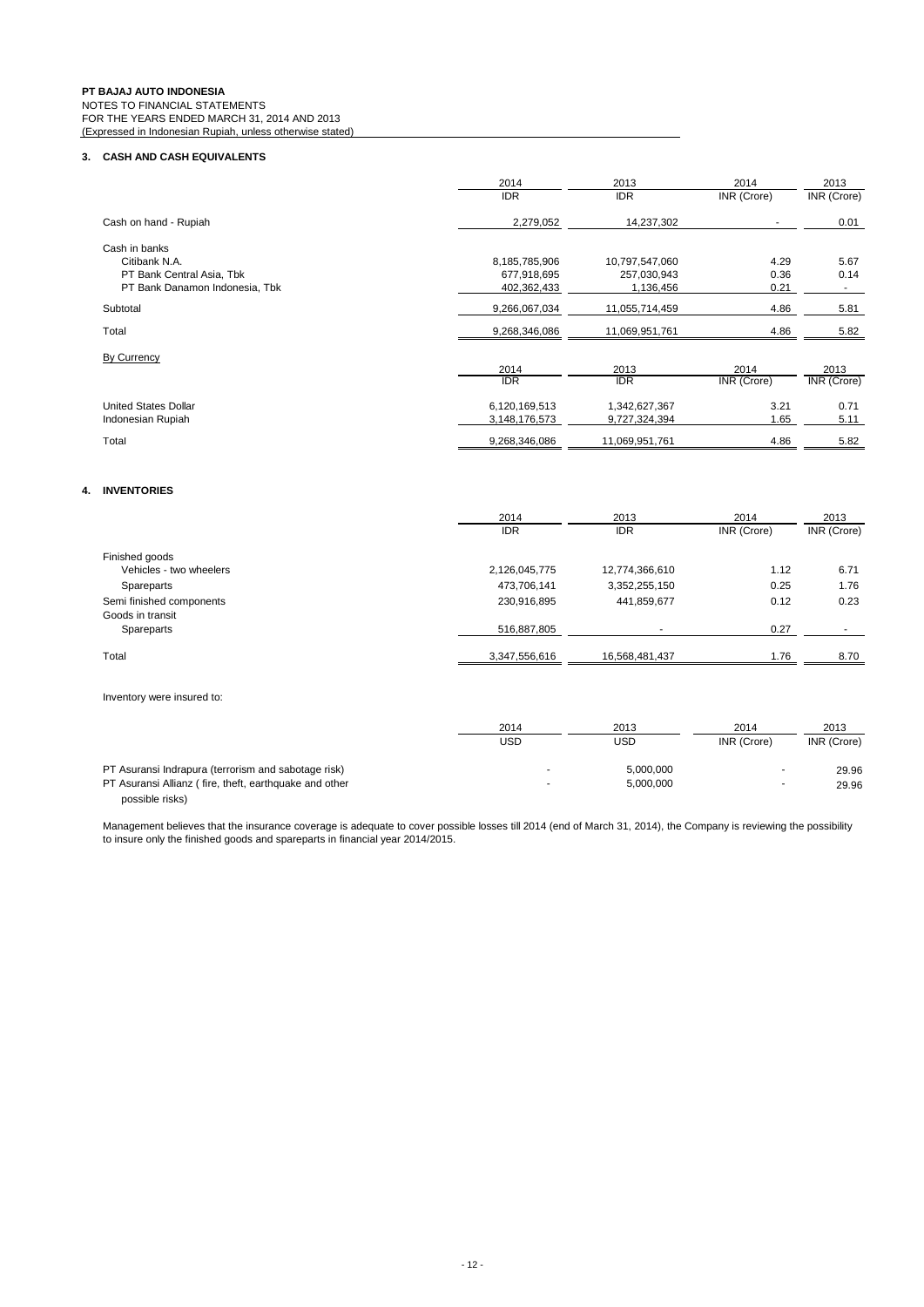## **5. NATURE OF RELATIONSHIP AND TRANSACTIONS WITH RELATED PARTIES**

- a. Nature of Relationship
	- Bajaj Auto Limited and Mr. Teguh Boentoro are the stockholders of the Company.
	- PT Abdi Raharja is a related party wherein stockholder is the same as the stockholder of the Company.
- b. Sales

Net sales to PT Abdi Raharja amounting to nil and IDR 60,879,850 (INR 0.03 Crore) for the years ended March 31, 2014 and 2013 respectively, and constituted approximately 0.00% in 2014 and 0.04% in 2013 of the total sales.

## c. Purchases

Purchases from Bajaj Auto Limited amounting to IDR 3,000,250,000 (INR 1.56 Crore) and IDR 76,914,580,960 (INR 40 Crore) for the years ended March 31, 2014 and 2013 respectively and constituted approximately 17.46% and 70.17% of the total Cost of Goods Sold for 2014 and 2013 which, according to management, were made at normal terms and conditions as those done with third parties.

## d. Trade Payables

At financial position date, the liabilities for purchases from related party were presented as trade payables which constituted 0.00% and 50.10% of the total liabilities as of March 31, 2014 and 2013, respectively.

## **6. TAXATION**

## a. Prepaid Taxes

|                          | 2014        | 2013        | 2014        | 2013        |
|--------------------------|-------------|-------------|-------------|-------------|
|                          | <b>IDR</b>  | <b>IDR</b>  | INR (Crore) | INR (Crore) |
| Income tax - Article 28a |             |             |             |             |
| 2014                     | 74,355,000  |             | 0.04        |             |
| 2013                     | 211,099,000 | 211,099,000 | 0.11        | 0.11        |
| 2012                     | ۰           | 21,434,000  | ۰           | 0.01        |
| Tax receivable (Note 6d) |             |             |             |             |
| Income tax article 23    | 23,664,960  | 35,478,560  | 0.01        | 0.02        |
| Value Added Taxes        | 20,224,802  | 20,224,802  | 0.01        | 0.01        |
| Income tax article 21    |             | 153,779,076 | ۰           | 0.08        |
| Total                    | 329,343,762 | 442,015,438 | 0.17        | 0.23        |

## b. Taxes Payable

|                   | 2014       | 2013        | 2014        | 2013        |  |
|-------------------|------------|-------------|-------------|-------------|--|
|                   | <b>IDR</b> | <b>IDR</b>  | INR (Crore) | INR (Crore) |  |
| Income taxes:     |            |             |             |             |  |
| Article 21        | 31,552,156 | 81,489,054  | 0.02        | 0.04        |  |
| Article 23        | 4,966,553  | 21,740,508  | ٠           | 0.01        |  |
| Article 22        | $\sim$     | 6.414.227   |             |             |  |
| Article 26        |            | 230,110,313 | $\sim$      | 0.12        |  |
| Value Added Taxes | 299,605    | 188,377,507 |             | 0.10        |  |
| Total             | 36,818,314 | 528.131.609 | 0.02        | 0.27        |  |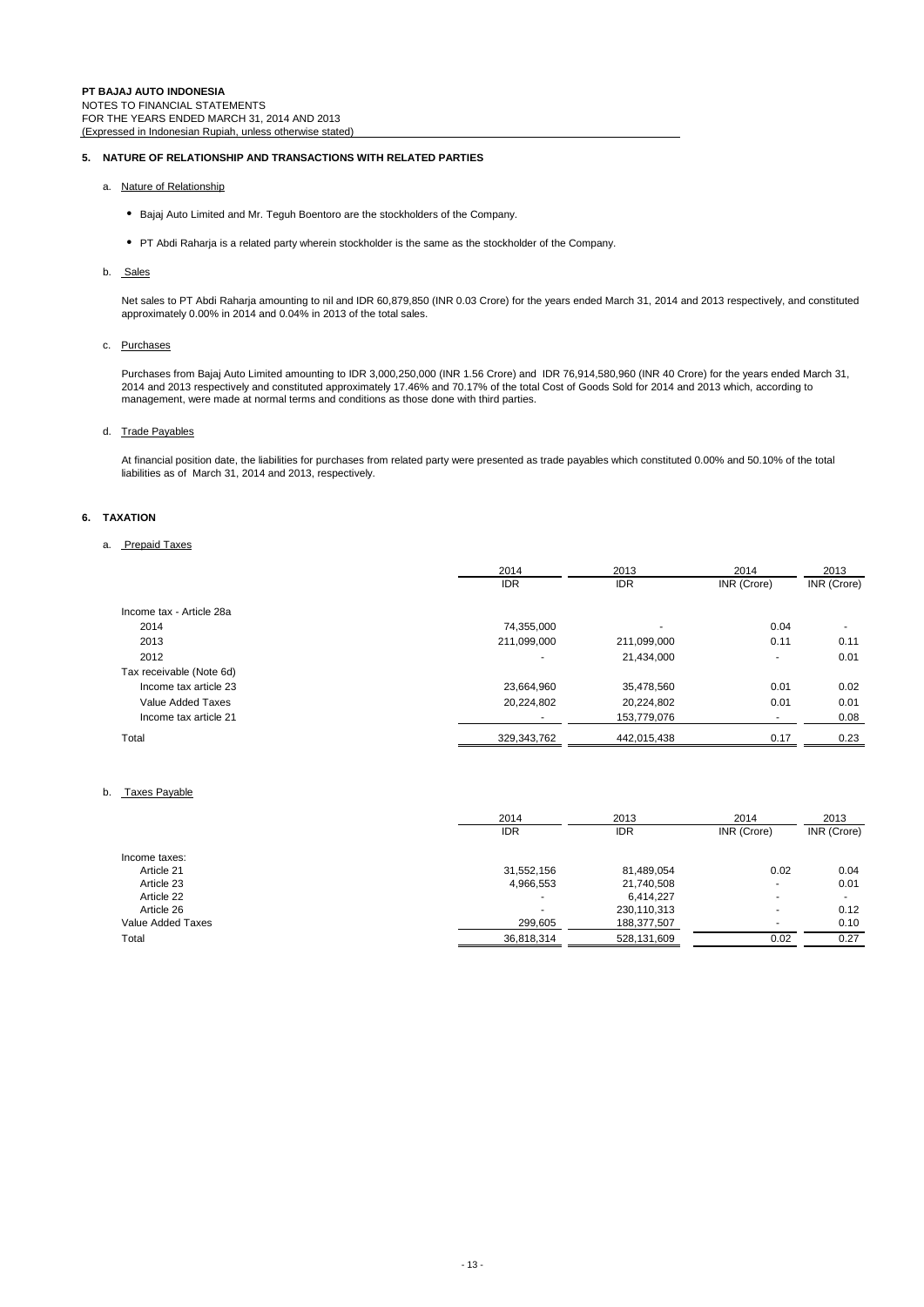## c. Tax Benefit

A reconciliation between loss before tax per statements of income and fiscal loss is as follows:

|                                                       | 2014                | 2013                 | 2014               | 2013               |
|-------------------------------------------------------|---------------------|----------------------|--------------------|--------------------|
|                                                       | <b>IDR</b>          | <b>IDR</b>           | <b>INR</b> (Crore) | <b>INR</b> (Crore) |
| Loss before tax per statements of income              | (25,264,547,262)    | (41,638,643,392)     | (13.28)            | (21.87)            |
| Temporary differences:                                |                     |                      |                    |                    |
| Provision for employees' benefit income - provision   |                     | 413,909,202          |                    | 0.21               |
| Provision for employees' benefit income - realization | (2,324,618,206)     | (2,000,000)          | (1.22)             |                    |
| Total                                                 | (2,324,618,206)     | 411,909,202          | (1.22)             | 0.21               |
| Nondeductible expenses (income):                      |                     |                      |                    |                    |
| Employees' benefit in kinds:                          |                     |                      |                    |                    |
| Residence rental                                      | 461,901,274         | 881,278,225          | 0.24               | 0.46               |
| Other compensation                                    | 260,087,331         |                      | 0.14               |                    |
| Entertainment                                         | 174,509,970         | 313,304,515          | 0.09               | 0.16               |
| Employees' residence telephone and mobilephones       | 88,357,968          | 115,878,798          | 0.05               | 0.06               |
| Other employees benefit in kinds                      | 84,887,600          | 175,386,260          | 0.04               | 0.09               |
| Medical allowance and benefit                         | 41,253,453          | 98,121,002           | 0.02               | 0.05               |
| Pantry                                                | 25,759,547          | 52,231,808           | 0.01               | 0.03               |
| Employees expense                                     | 5,433,514           | 1,704,526,491        |                    | 0.90               |
| Gift and presents                                     | 2,742,996           | 5,948,000            |                    |                    |
| Uniforms                                              |                     | 94,354,900           |                    | 0.05               |
| Miscellaneous expense                                 | 348,807,533         | 25,921,734           | 0.18               | 0.01               |
| Depreciation                                          | 46,812,500          | 112,106,146          | 0.02               | 0.06               |
| Interest income                                       | (3,850,179)         | (9,009,380)          |                    |                    |
| Adjustment in value of inventory                      | (1,069,965,310)     | (165, 275, 090)      | (0.56)             | (0.09)             |
| Total                                                 | 466,738,197         | 3,404,773,409        | 0.23               | 1.78               |
|                                                       |                     |                      |                    |                    |
| Fiscal loss for current year                          | (27,122,427,272)    | (37, 821, 960, 782)  | (14.27)            | (19.88)            |
| Compensated prior year fiscal loss:                   |                     |                      |                    |                    |
| 2013                                                  | (37, 821, 960, 782) |                      | (19.87)            |                    |
| 2012                                                  | (18, 344, 845, 869) | (18,344,845,868.50)  | (9.64)             | (9.64)             |
| Adjustment of tax decision letter                     |                     |                      |                    |                    |
| for income tax 2012                                   | 18,344,845,869      |                      | 9.64               |                    |
| 2011                                                  | (21, 590, 369, 920) | (21, 590, 369, 920)  | (11.34)            | (11.34)            |
| Adjustment of tax decision letter                     |                     |                      |                    |                    |
| for income tax 2011                                   | 1,231,227,900       | 1,231,227,900        | 0.65               | 0.65               |
| 2010                                                  | (34, 414, 091, 767) | (34, 414, 091, 767)  | (18.08)            | (18.08)            |
| Adjustment of tax decision letter                     |                     |                      |                    |                    |
| for income tax 2010                                   | 747,189,291         | 747,189,291          | 0.39               | 0.39               |
| 2009                                                  |                     | (134, 952, 475, 387) |                    | (70.90)            |
| Adjustment of tax decision letter                     |                     |                      |                    |                    |
| for income tax 2009                                   |                     | 8,631,523,375        |                    | 4.53               |
| Accumulated fiscal loss                               | (118,970,432,549)   | (236, 513, 803, 158) | (62.52)            | (124.27)           |
|                                                       |                     |                      |                    |                    |

The fiscal loss in 2012 has been adjusted by tax office with the transfer pricing issue. The adjustment is IDR 29,845,218,629 ( INR 15.52 Crore) hence the fiscal loss of IDR 18,344,845,869 (INR 9.64 Crore) to be profit IDR 11,500,372,760 (INR 5.88 Crore). The profit is compensated with fiscal loss for year 2007. The Company applies for the objection to Tax Regional Office on this adjustment.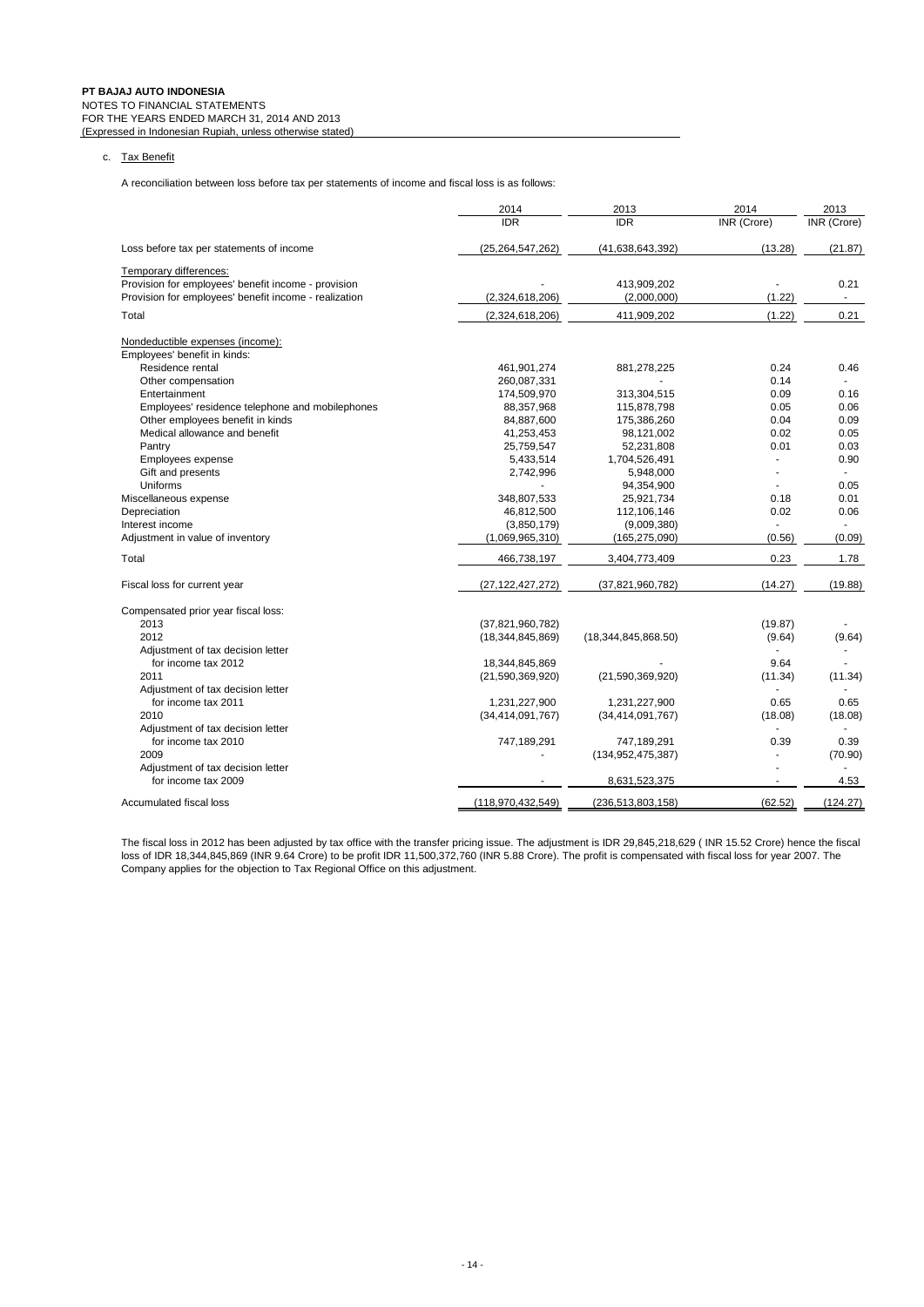## d. Tax Decision Letter

The Company obtained Tax Decision Letter from Chief of Jakarta Tax Service Office as follows:

|               |                         |                            | 2014                    |                         |                         |
|---------------|-------------------------|----------------------------|-------------------------|-------------------------|-------------------------|
| Date          | No. Tax Decision Letter | Description                | Period                  | Over (under)<br>payment | Over (under)<br>payment |
|               |                         |                            |                         | <b>IDR</b>              | INR (Crore)             |
| July 25, 2013 | 00162/406/11/055/13     | Corporate income tax       | 2012 (fiscal year 2011) | 21,434,000              | 0.01                    |
|               | 00017/503/11/055/13     | Income tax - article 23    | April - December 2011   | Nil                     | Nil                     |
|               | 00002/203/12/055/13     | Income tax - article 23    | Januari - Maret 2012    | (23, 664, 960)          | (0.01)                  |
|               | 00002/240/12/055/13     | Income tax - article 4 (2) | April - December 2011   | Nil                     | Nil                     |
|               | 00002/240/12/055/13     | Income tax - article 4 (2) | Januari - Maret 2012    | (686, 434)              |                         |
|               | 00123/501/11/055/13     | Income tax - article 21    | January - December 2011 | Nil                     | Nil                     |
|               | 00002/502/11/055/13     | Income tax - article 22    | April - December 2011   | Nil                     | Nil                     |
|               | 00001/502/12/055/13     | Income tax - article 22    | Januari - Maret 2012    | Nil                     | Nil                     |
|               | 00019/504/11/055/13     | Income tax - article 26    | April - December 2011   | Nil                     | Nil                     |
|               | 00003/504/12/055/13     | Income tax - article 26    | Januari - Maret 2012    | Nil                     | Nil                     |
|               | 00984/507/11/055/13     | Value Added Tax            | April 2011              | Nil                     | Nil                     |
|               | 00985/507/11/055/13     | Value Added Tax            | May 2011                | Nil                     | Nil                     |
|               | 00886/207/11/055/13     | Value Added Tax            | June 2011               | (857, 290)              |                         |
|               | 00887/207/11/055/13     | Value Added Tax            | <b>July 2011</b>        | (19,034,734)            | (0.01)                  |
|               | 00888/207/11/055/13     | Value Added Tax            | August 2011             | (9,844,842)             | (0.01)                  |
|               | 00889/207/11/055/13     | Value Added Tax            | September 2011          | (18, 411, 200)          | (0.01)                  |
|               | 00890/207/11/055/13     | Value Added Tax            | October 2011            | (15, 204, 792)          | (0.01)                  |
|               | 00891/207/11/055/13     | Value Added Tax            | November 2011           | (809, 200)              |                         |
|               | 00892/207/11/055/13     | Value Added Tax            | Desember 2011           | (1,943,040)             |                         |
|               | 00049/207/12/055/13     | Value Added Tax            | January 2012            | (9,654,980)             | (0.01)                  |
|               | 00050/207/12/055/13     | Value Added Tax            | February 2012           | (22, 708, 800)          | (0.01)                  |
|               | 00051/207/12/055/13     | Value Added Tax            | March 2012              | (10, 214, 400)          | (0.01)                  |
|               | 00154/577/11/055/13     | Value Added Tax Service    | August 2011             | Nil                     | Nil                     |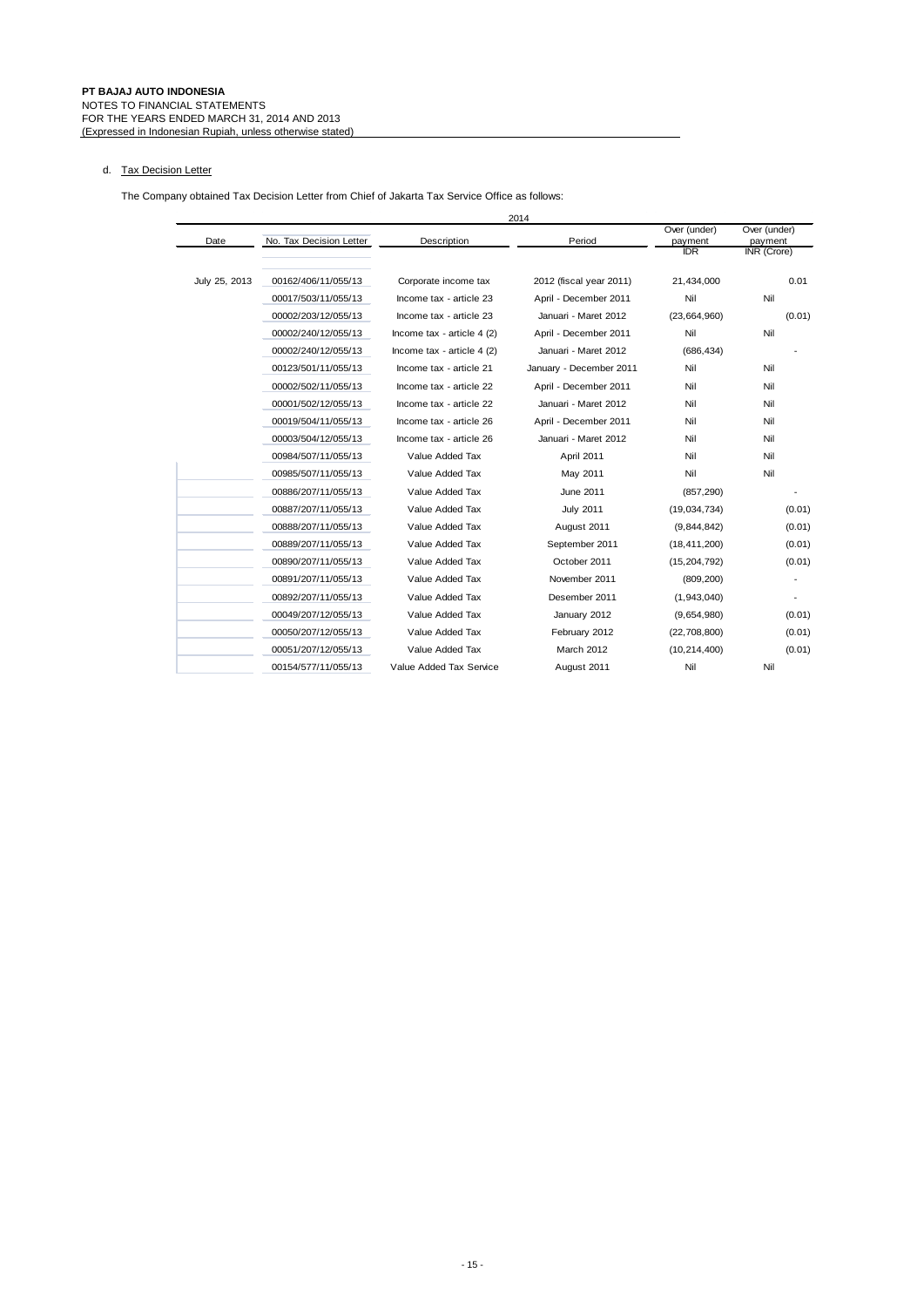|                |                |                         | 2013                                                               |                         |                 |              |
|----------------|----------------|-------------------------|--------------------------------------------------------------------|-------------------------|-----------------|--------------|
|                |                |                         |                                                                    |                         | Over (under)    | Over (under) |
| No.            | Date           | No. Tax Decision Letter | Description                                                        | Period                  | payment         | payment      |
|                |                |                         |                                                                    |                         | <b>IDR</b>      | INR (Crore)  |
| 1              | July 27, 2012  | 00137/406/10/055/12     | Corporate income tax                                               | 2011 (fiscal year 2010) | 1,716,518,265   | 0.90         |
|                |                | 00021/201/10/055/12     | Income tax - article 21                                            | January - December 2010 | (153, 779, 076) | (0.08)       |
|                |                | 00001/203/11/055/12     | Income tax - article 23                                            | Januari - Maret 2011    | (35, 478, 560)  | (0.02)       |
| $\overline{2}$ | August 1, 2012 | 00003/502/10/055/12     | Income tax - article 22                                            | April - December 2010   | Nil             | Nil          |
|                |                | 00001/502/11/055/12     | Income tax - article 22                                            | Januari - Maret 2011    | Nil             | Nil          |
|                |                | 00009/503/10/055/12     | Income tax - article 23                                            | April - December 2010   | Nil             | Nil          |
|                |                | 00018/540/10/055/12     | Income tax - article $4(2)$                                        | April - December 2010   | Nil             | Nil          |
|                |                | 00001/540/11/055/12     | Income tax - article 4 (2)                                         | Januari - Maret 2011    | Nil             | Nil          |
| 1              | July 27, 2012  | 00137/406/10/055/12     | Corporate income tax                                               | 2011 (fiscal year 2010) | 1,716,518,265   | 0.90         |
|                |                | 00021/201/10/055/12     | Income tax - article 21                                            | January - December 2010 | (153, 779, 076) | (0.08)       |
|                |                | 00001/203/11/055/12     | Income tax - article 23                                            | Januari - Maret 2011    | (35, 478, 560)  | (0.02)       |
|                |                | 00003/502/10/055/12     | Income tax - article 22                                            | April - December 2010   | Nil             | Nil          |
|                |                | 00001/502/11/055/12     | Income tax - article 22                                            | Januari - Maret 2011    | Nil             | Nil          |
|                |                | 00009/503/10/055/12     | Income tax - article 23                                            | April - December 2010   | Nil             | Nil          |
|                |                | 00018/540/10/055/12     | Income tax - article 4 (2)                                         | April - December 2010   | Nil             | Nil          |
|                |                | 00001/540/11/055/12     | Income tax - article 4 (2)                                         | Januari - Maret 2011    | Nil             | Nil          |
| 2              | August 1, 2012 | 00018/504/10/055/12     | Income tax - article 26                                            | April - December 2010   | Nil             | Nil          |
|                |                | 00002/504/11/055/12     | Income tax - article 26                                            | Januari - Maret 2011    | Nil             | Nil          |
|                |                | 00905/507/10/055/12     | Value Added Tax                                                    | April 2010              | Nil             | Nil          |
|                |                | 00906/507/10/055/12     | Value Added Tax                                                    | May 2010                | Nil             | Nil          |
|                |                | 00907/507/10/055/12     | Value Added Tax                                                    | June 2010               | Nil             | Nil          |
|                |                | 00908/507/10/055/12     | Value Added Tax                                                    | <b>July 2010</b>        | Nil             | Nil          |
|                |                | 00909/507/10/055/12     | Value Added Tax                                                    | August 2010             | Nil             | Nil          |
|                |                | 00910/507/10/055/12     | Value Added Tax                                                    | September 2010          | Nil             | Nil          |
|                |                | 00911/507/10/055/12     | Value Added Tax                                                    | October 2010            | Nil             | Nil          |
|                |                | 00912/507/10/055/12     | Value Added Tax                                                    | November 2010           | Nil             | Nil          |
|                |                | 00913/507/10/055/12     | Value Added Tax                                                    | December 2010           | Nil             | Nil          |
|                |                | 00058/507/11/055/12     | Value Added Tax                                                    | January 2011            | Nil             | Nil          |
|                |                | 00059/507/11/055/12     | Value Added Tax                                                    | February 2011           | Nil             | Nil          |
|                |                | 00060/507/11/055/12     | Value Added Tax                                                    | March 2011              | Nil             | Nil          |
|                |                | 00186/577/10/055/12     | VAT - service utilization<br>from the outside customs<br>territory | April 2010              | Nil             | Nil          |
|                |                | 00187/577/10/055/12     | VAT - service utilization<br>from the outside customs<br>territory | Juli 2010               | Nil             | Nil          |

The Company's has appealed the objection about the Tax Decision Letters for the year 2011 to the Tax Service Office in 2012.

| No.            | Date             | No.              | Description                       | Period         | Tax Payable     | Tax Payable |
|----------------|------------------|------------------|-----------------------------------|----------------|-----------------|-------------|
|                |                  |                  |                                   |                | <b>IDR</b>      | INR (Crore) |
|                | September 7,2012 | BAIFIN/09/12/174 | Underpayment<br>income tax art 21 | Jan - Des 2010 | (153, 779, 076) | (0.08)      |
| $\overline{2}$ | September 7,2012 | BAIFIN/09/12/173 | Underpayment<br>income tax art 23 | Jan - Mar 2011 | (35, 478, 560)  | (0.02)      |
|                |                  |                  |                                   |                |                 |             |

Regional tax office has been decided on the objection No. BAIFIN/09/12/174 with his letter No KEP-1833/WPJ.07/2013 dated September 06, 2013, which agreeing to refund IDR 3,315,520 ( INR 0.002 Crore) and rejecting the balance of IDR 150,463,556 ( INR 0.08 Crore).

Regional tax office has also decided on the objection No. BAIFIN/09/12/173 with his letter No KEP-1834/WPJ.07/2013 dated September 06,2013, which rejecting the appeal of IDR 35,4783,560 (INR 0.19 Crore).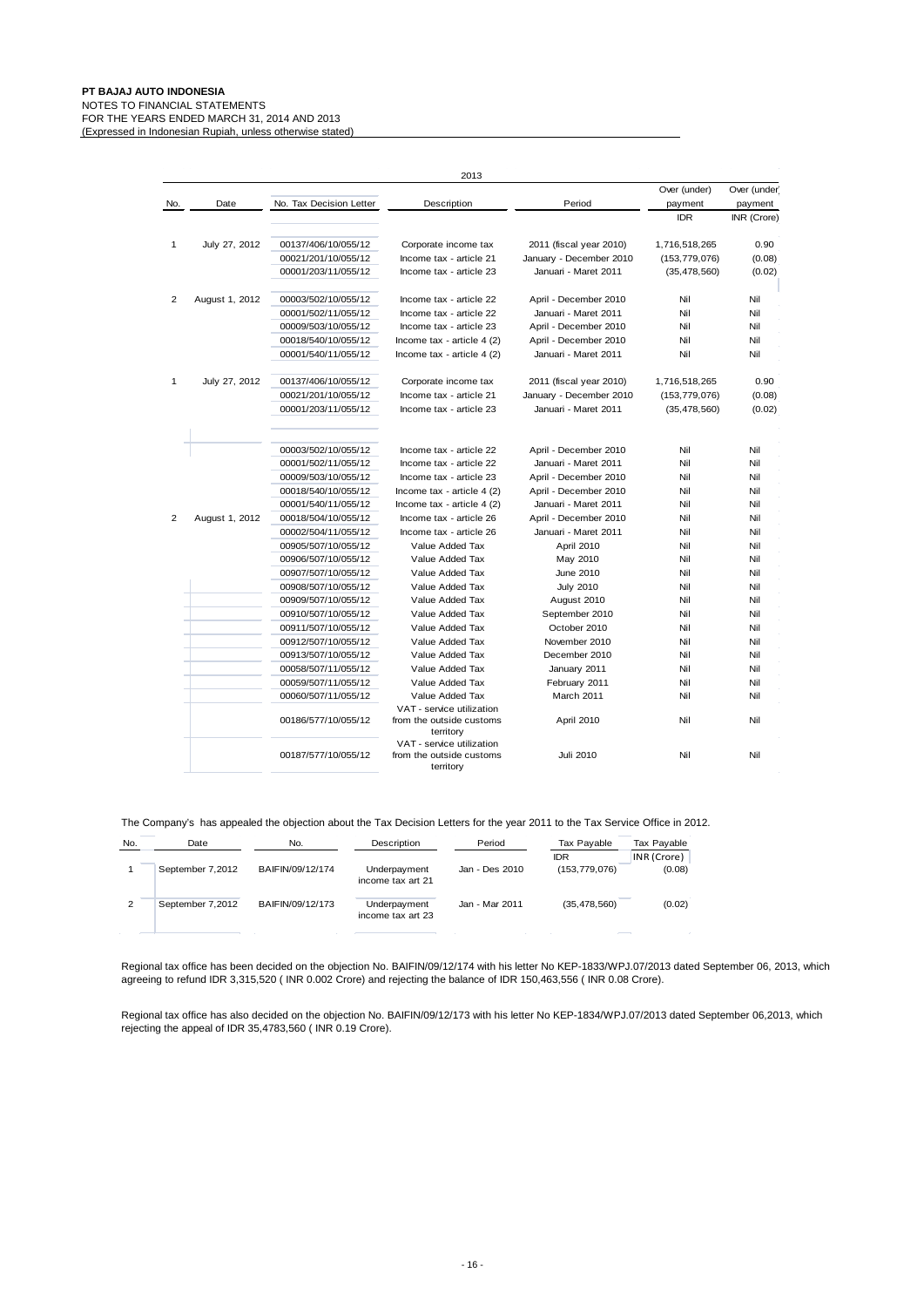## e. Deferred Tax

The details of the Company's deferred tax assets are as follows:

|                         |                  | Credited                |                   | Credited/<br>(charged)  |                   |
|-------------------------|------------------|-------------------------|-------------------|-------------------------|-------------------|
|                         | April 1,<br>2012 | to loss for<br>the year | March 31,<br>2013 | to loss for<br>the year | March 31,<br>2014 |
|                         | Rp               | Rp                      | Rp                | Rp                      | Rp                |
| Deferred tax asset:     |                  |                         |                   |                         |                   |
| <b>Fiscal loss</b>      | 69,827,020,654   | (10,698,569,864)        | 59,128,450,789    | (59, 128, 450, 789)     |                   |
| Post-employment benefit | 591,457,435      | 102,977,301             | 694,434,735       | (694, 434, 735)         |                   |
| Total                   | 70,418,478,089   | (10, 595, 592, 564)     | 59,822,885,525    | (59,822,885,525)        |                   |
|                         |                  | Credited                |                   | Credited/<br>(charged)  |                   |
|                         | April 1,         | to loss for             | March 31,         | to loss for             | March 31,         |
|                         | 2012             | the year                | 2013              | the year                | 2014              |
|                         | INR (Crore)      | INR (Crore)             | INR (Crore)       | INR (Crore)             | INR (Crore)       |
| Deferred tax asset:     |                  |                         |                   |                         |                   |
| <b>Fiscal loss</b>      | 36.69            | (5.62)                  | 31.07             | (31.07)                 |                   |
| Post-employment benefit | 0.31             | 0.05                    | 0.36              | (0.36)                  |                   |
| Total                   | 37.00            | (5.57)                  | 31.43             | (31.43)                 |                   |

The fiscal loss can be utilized against the taxable income for a period of five years subsequent to the year the fiscal loss was incurred. Management considers there is no future taxable profits can be utilize from the fiscal losses, hence deferred tax assets has been written off. The Company currently employs only 4 persons and provide the post-employment benefits accordingly. The Company considers that the provision on this post-employement benefits will be paid in the year of 2014/2015, hence no deferred tax assets to be provided on this provision.

## **7. PROPERTY, PLANT AND EQUIPMENT**

| April 1,                     |               |                    | March 31,      | March 31,<br>2014 |
|------------------------------|---------------|--------------------|----------------|-------------------|
| <b>IDR</b>                   | <b>IDR</b>    | <b>IDR</b>         | <b>IDR</b>     | INR (Crore)       |
|                              |               |                    |                |                   |
| 6,427,349,106                |               | (705, 867, 435)    | 5,721,481,671  | 3.01              |
| Computer and data processing |               |                    |                |                   |
| 1,493,613,391                |               | (635, 348, 986)    | 858,264,405    | 0.46              |
| 1,822,070,797                |               | (424, 923, 504)    | 1,397,147,293  | 0.74              |
| 1,457,779,206                |               | (474, 966, 608)    | 982,812,598    | 0.52              |
| 2,582,826,048                |               | (1,430,199,121)    | 1,152,626,927  | 0.61              |
| 1,615,432,053                |               |                    | 1,615,432,053  | 0.85              |
| 15,399,070,601               |               | (3,671,305,654)    | 11,727,764,947 | 6.19              |
|                              |               |                    |                |                   |
| 4.408.769.100                | 1,655,524,985 | (342, 812, 444)    | 5,721,481,641  | 3.01              |
| Computer and data processing |               |                    |                |                   |
| 1,376,453,771                | 41,818,696    | (596, 234, 846)    | 822,037,621    | 0.44              |
| 1,167,091,419                | 378,464,260   | (264, 704, 853)    | 1,280,850,826  | 0.68              |
| 1,084,586,707                | 170.965.820   | (393, 743, 320)    | 861,809,207    | 0.45              |
| 1,518,402,680                | 348,938,738   | (1, 163, 363, 479) | 703,977,939    | 0.37              |
| 950,995,847                  | 664,436,198   |                    | 1,615,432,045  | 0.86              |
| 10,506,299,524               | 3,260,148,697 | (2,760,858,942)    | 11,005,589,279 | 5.81              |
| 4,892,771,077                |               |                    | 722,175,668    | 0.38              |
|                              | 2013          | <b>Additions</b>   | Deductions     | 2014              |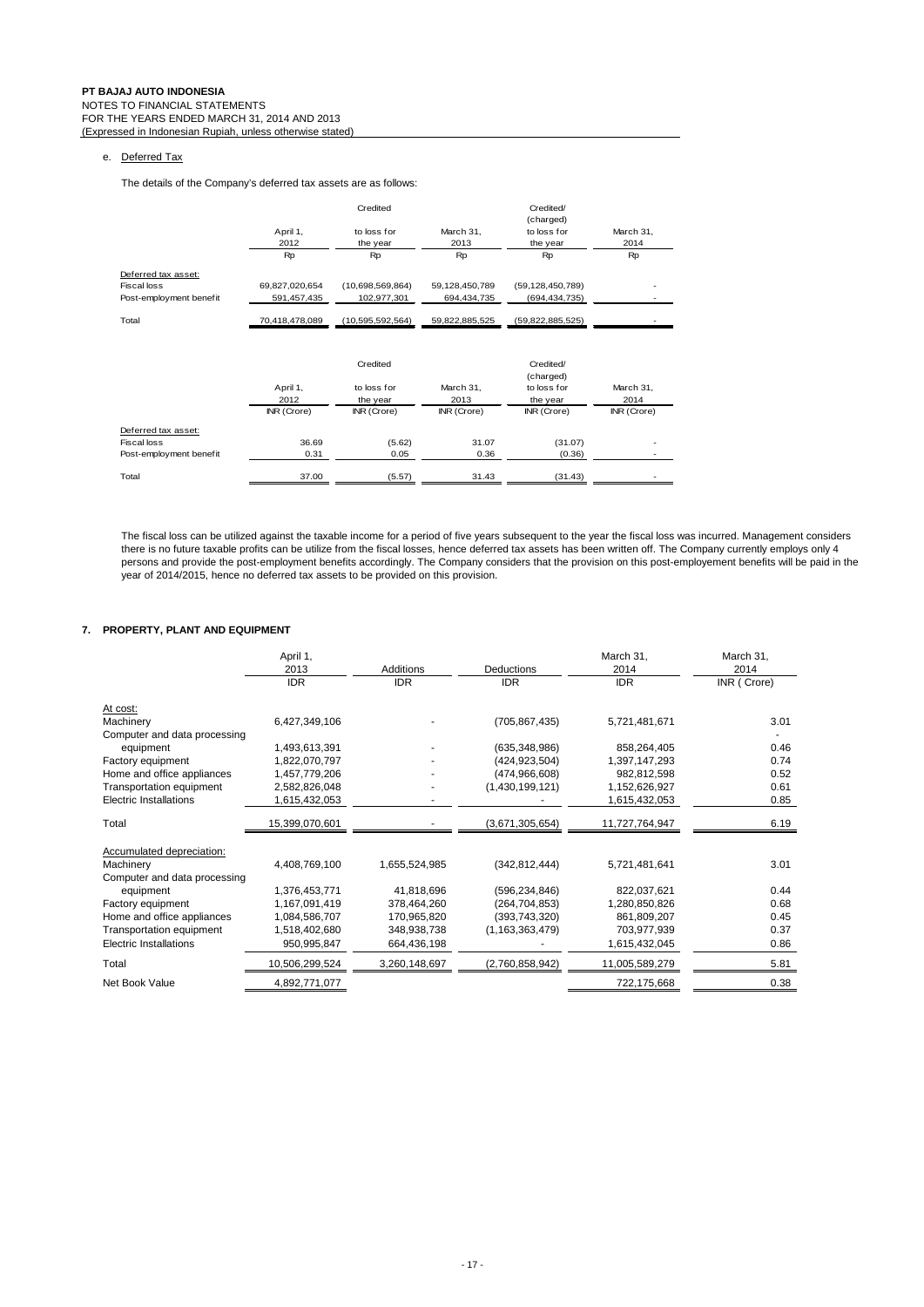## NOTES TO FINANCIAL STATEMENTS

FOR THE YEARS ENDED MARCH 31, 2014 AND 2013 (Expressed in Indonesian Rupiah, unless otherwise stated)

|                              | April 1,<br>2012<br><b>IDR</b> | Additions<br><b>IDR</b> | <b>Deductions</b><br><b>IDR</b> | March 31,<br>2013<br><b>IDR</b> | March 31,<br>2013<br>INR (Crore) |
|------------------------------|--------------------------------|-------------------------|---------------------------------|---------------------------------|----------------------------------|
| At cost:                     |                                |                         |                                 |                                 |                                  |
| Machinery                    | 6,427,349,106                  |                         |                                 | 6,427,349,106                   | 3.38                             |
| Computer and data processing |                                |                         |                                 |                                 |                                  |
| equipment                    | 1,445,715,541                  | 47,897,850              |                                 | 1,493,613,391                   | 0.79                             |
| Factory equipment            | 1.822.070.797                  |                         |                                 | 1.822.070.797                   | 0.96                             |
| Home and office appliances   | 1,456,654,206                  | 1,125,000               |                                 | 1,457,779,206                   | 0.77                             |
| Transportation equipment     | 2,858,226,200                  | 164,324,735             | 439,724,887                     | 2,582,826,048                   | 1.36                             |
| Electric Installations       | 1,615,432,053                  |                         |                                 | 1,615,432,053                   | 0.85                             |
| Total                        | 15,625,447,903                 | 213,347,585             | 439,724,887                     | 15,399,070,601                  | 8.11                             |
| Accumulated depreciation:    |                                |                         |                                 |                                 |                                  |
| Machinery                    | 3,605,350,460                  | 803.418.640             |                                 | 4,408,769,100                   | 2.32                             |
| Computer and data processing |                                |                         |                                 |                                 |                                  |
| equipment                    | 1,303,840,675                  | 72,613,096              |                                 | 1,376,453,771                   | 0.73                             |
| Factory equipment            | 931.355.967                    | 235,735,452             |                                 | 1,167,091,419                   | 0.62                             |
| Home and office appliances   | 856,479,727                    | 228,106,980             |                                 | 1,084,586,707                   | 0.57                             |
| Transportation equipment     | 1,495,057,260                  | 329,968,240             | 306,622,820                     | 1,518,402,680                   | 0.80                             |
| Electric Installations       | 749,066,840                    | 201,929,007             |                                 | 950,995,847                     | 0.50                             |
| Total                        | 8,941,150,929                  | 1,871,771,415           | 306,622,820                     | 10,506,299,524                  | 5.54                             |
|                              |                                |                         |                                 |                                 |                                  |
| Net Book Value               | 6,684,296,974                  |                         |                                 | 4,892,771,077                   | 2.57                             |

Depreciation charges to operation amounting to IDR 3,260,148,697 ( INR 1.71 Crore ) for 2014 and IDR 1,871,771,415 ( INR 0.98 Crore ) for 2013.

The company's decided to close down the assembly line therefore the carrying value of assembly related assets are carried down to IDR 1 each. The used vehicles for market research and testing are also impaired to IDR 1 each.

The equipment was insured up to March 31, 2014 amounting to USD 1,340,400. However, the Company is reviewing to insure only the office equipment for year 2014/2015.

## **8. BANK LOAN**

## Citibank N.A.

On July 23, 2010, the Company obtained an extension on a revolving credit from Citibank N.A, Indonesia Branch with maximum credit amounting to USD 3,000,000. This loan due on July 19, 2012 and has been extended for one year and will be due on July 19, 2013. The Company has paid off the loan in 2013.

On May 5, 2011, the Company obtained a Loan Initiation facility amounting USD 2,000,000 to repay its Overdraft Facility from RBS obtained on April 6, 2011. This loan due on May 03, 2012 and has been extended for one year and will be due on May 03, 2013. The Company has paid off the loan in 2013

Hence, the balance is Nil and IDR 48,595,000,000 (INR 25.53 crore) as of March 31, 2014 and 2013, respectively.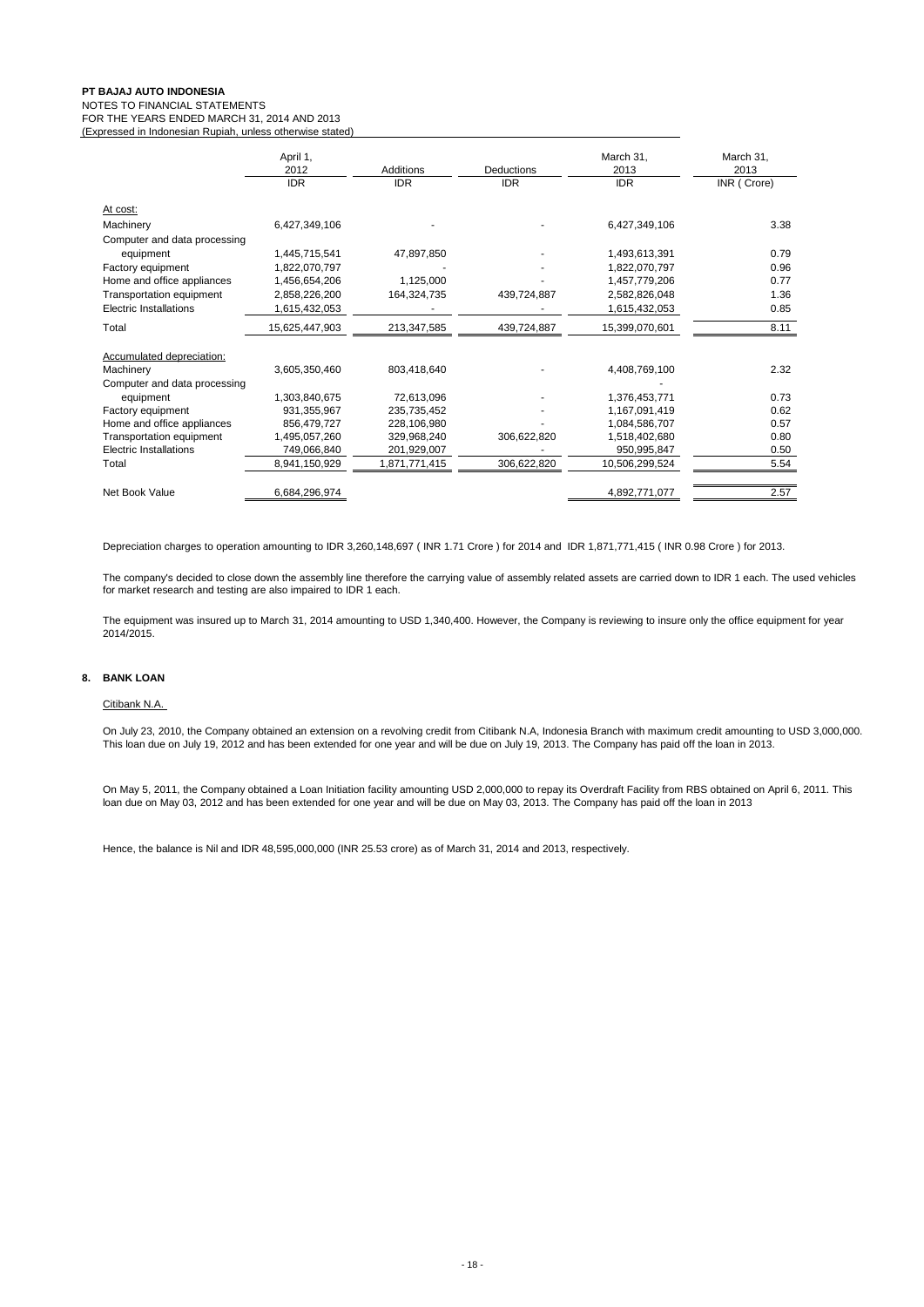NOTES TO FINANCIAL STATEMENTS FOR THE YEARS ENDED MARCH 31, 2014 AND 2013

(Expressed in Indonesian Rupiah, unless otherwise stated)

## **9. TRADE PAYABLES**

**By Creditors** 

|                                          | 2014<br><b>IDR</b> | 2013<br><b>IDR</b> | 2014<br>INR (Crore) | 2013<br>INR (Crore) |
|------------------------------------------|--------------------|--------------------|---------------------|---------------------|
| Related parties (Note 5d)                |                    | 60,669,712,505     |                     | 31.88               |
| Third parties<br>PT Dapur Media Atmosfir |                    |                    |                     |                     |
| PT Telekomunikasi Selular (Telkomsel)    |                    | 16,477,041         | ۰                   | 0.01                |
| PT Jamsostek                             |                    | 19,964,506         | ۰                   | 0.01                |
| PT Wisuda Kharisma                       |                    | 15,108,240         | ۰                   | 0.02                |
| PT Summit Oto Finance                    |                    | 7,600,000          | ۰                   |                     |
| Others                                   |                    | 8,693,216          |                     |                     |
| Subtotal                                 |                    | 67,843,003         |                     | 0.04                |
| Total                                    |                    | 60,737,555,508     |                     | 31.92               |

## By Currencies

|                             | 2014       | 2013           | 2014        | 2013                      |
|-----------------------------|------------|----------------|-------------|---------------------------|
|                             | <b>IDR</b> | IDR            | INR (Crore) | INR (Crore)               |
| <b>United States Dollar</b> |            | 60,669,712,505 |             | 31.88                     |
| Indonesian Rupiah           |            | 67,843,003     |             | 0.04                      |
| Total                       |            | 60,737,555,508 |             | $\hspace{0.5cm}$<br>31.92 |

## **10. EMPLOYEES' BENEFITS**

The Company provides defined post-employment benefits for all its local permanent employees based on the Labor Law No. 13 Year 2003 concerning the settlement of labor dismissal and the stipulation of severance pay, gratuity, and compensation in companies. The provision for 2013 is prepared by PT Dian Artha Tama while the Company prepared his own calculation for 2014, because there are only 4 employees left in the Company.

The principal assumptions used by PT Dian Artha Tama, an independent actuary, for 2013 in determining the benefits cost at balance sheet date were as follows:

|                                                                                                                                                                                                             | 2013                                                                  |
|-------------------------------------------------------------------------------------------------------------------------------------------------------------------------------------------------------------|-----------------------------------------------------------------------|
| Mortality:<br>$\blacksquare$<br>Normal pension age<br>$\overline{\phantom{a}}$<br>Salary increase<br>٠<br>Discount rate<br>$\overline{\phantom{a}}$<br>Employee benefit formula<br>$\overline{\phantom{a}}$ | Indonesia II<br>55 years<br>10%<br>6%<br><b>Projected Unit Credit</b> |
| The details of employees' benefit cost were as follows:                                                                                                                                                     | 2013<br><b>IDR</b>                                                    |

| Current service cost               | 449.053.246   | 0.24   |
|------------------------------------|---------------|--------|
| Interest cost                      | 95.673.753    | 0.05   |
| Actuary (gain) loss                | (130.817.797) | (0.07) |
| Total retirement cost for the year | 413.909.202   | 0.22   |

An analysis of employees' benefit obligation is as follows:

|                                | 2014            | 2013          | 2014        | 2013        |
|--------------------------------|-----------------|---------------|-------------|-------------|
|                                | <b>IDR</b>      | <b>IDR</b>    | INR (Crore) | INR (Crore) |
| Beginning balance              | 2,777,738,942   | 2,365,829,740 | 1.46        | 1.24        |
| Retirement income for the year |                 | 413,909,202   |             | 0.22        |
| Payment for the year           | (2,324,618,206) | (2,000,000)   | (1.22)      |             |
| Ending balance                 | 453,120,736     | 2,777,738,942 | 0.24        | 1.46        |

2013 2013 IDR INR (Crore)

The Company computes the estimated post employees' benefits for 2014 amounting to IDR 453,120,736 (INR 0.24 crore)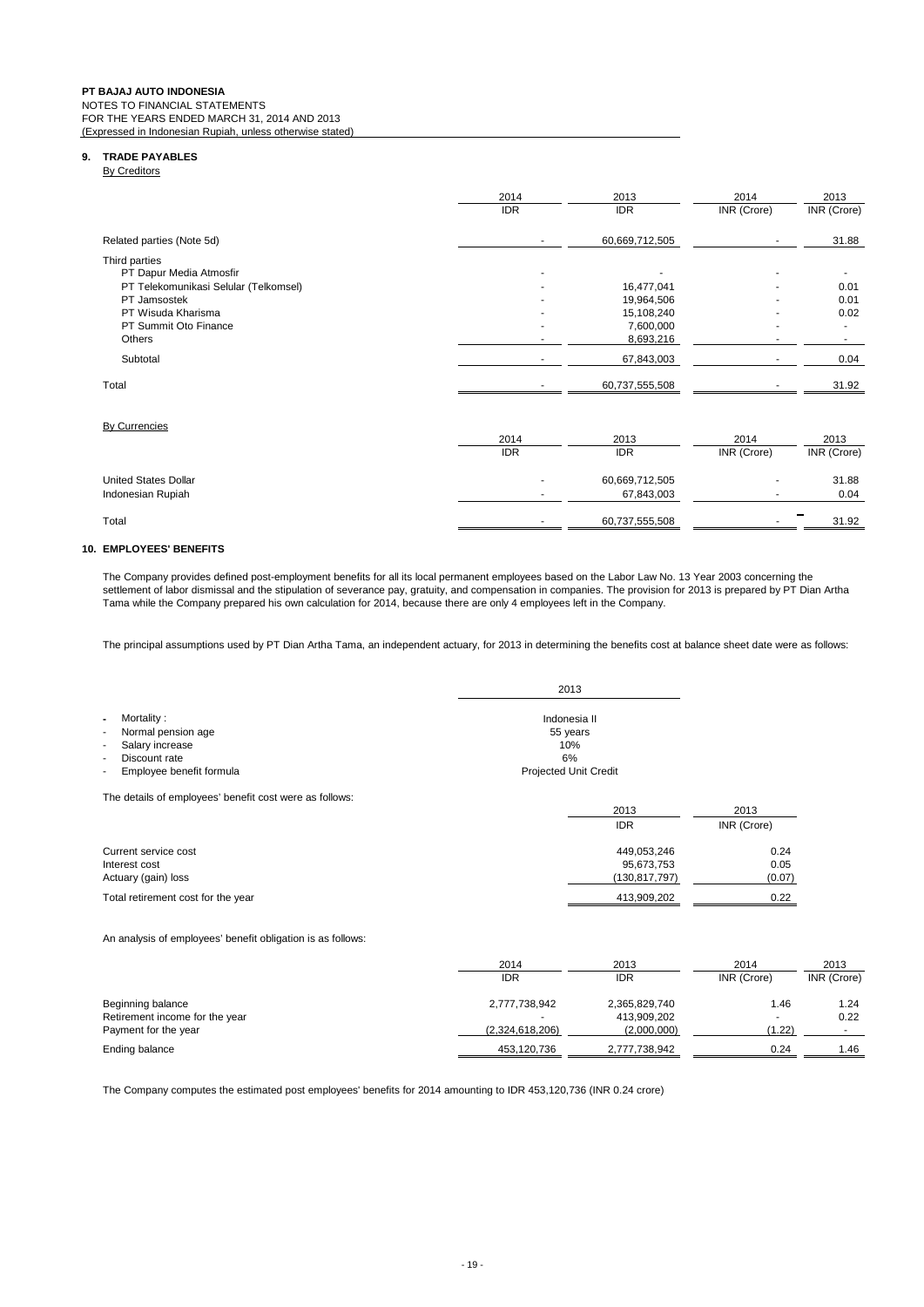NOTES TO FINANCIAL STATEMENTS

FOR THE YEARS ENDED MARCH 31, 2014 AND 2013

#### (Expressed in Indonesian Rupiah, unless otherwise stated) **11. CAPITAL STOCK**

| 2014                                |        |         |           |                 |                 |             |  |  |
|-------------------------------------|--------|---------|-----------|-----------------|-----------------|-------------|--|--|
| Number of<br>Total<br>Percentage of |        |         |           |                 |                 |             |  |  |
| Name of Stockholder                 | Series | Share   | Ownership | Paid-up Capital |                 | INR (Crore) |  |  |
|                                     |        |         | $\%$      | USD             | <b>IDR</b>      |             |  |  |
|                                     |        |         |           |                 |                 |             |  |  |
| Bajaj Auto Limited                  | A      | 408,750 | 98.50%    | 40,875,000      | 382,385,625,000 | 200.89      |  |  |
|                                     | в      | 3,125   | 0.75%     | 312.500         | 2,923,437,500   | 1.54        |  |  |
| <b>Teguh Boentoro</b>               | B      | 3,125   | 0.75%     | 312.500         | 2,923,437,500   | 1.54        |  |  |
|                                     |        |         |           |                 |                 |             |  |  |
| Total                               |        | 415,000 | 100.00%   | 41.500.000      | 388.232.500.000 | 203.97      |  |  |

| 2013                                |        |         |           |                 |                 |             |  |  |
|-------------------------------------|--------|---------|-----------|-----------------|-----------------|-------------|--|--|
| Number of<br>Total<br>Percentage of |        |         |           |                 |                 |             |  |  |
| Name of Stockholder                 | Series | Share   | Ownership | Paid-up Capital |                 |             |  |  |
|                                     |        |         | %         | <b>USD</b>      | <b>IDR</b>      | INR (Crore) |  |  |
|                                     |        |         |           |                 |                 |             |  |  |
| Bajaj Auto Limited                  | A      | 288,750 | 97.88%    | 28,875,000      | 270,125,625,000 | 141.91      |  |  |
|                                     | в      | 3,125   | 1.06%     | 312,500         | 2,923,437,500   | 1.54        |  |  |
| Teguh Boentoro                      | в      | 3.125   | 1.06%     | 312.500         | 2,923,437,500   | 1.54        |  |  |
|                                     |        |         |           |                 |                 |             |  |  |
| Total                               |        | 295,000 | 100.00%   | 29,500,000      | 275,972,500,000 | 144.99      |  |  |

The balance of foreign exchange difference on paid-up capital represents funds received by the Company over the par value of shares issued, as a result of differences in exchange rates between the rate used in the articles of association and the actual rate ruling on the date the foreign currency capital was contributed by the shareholders.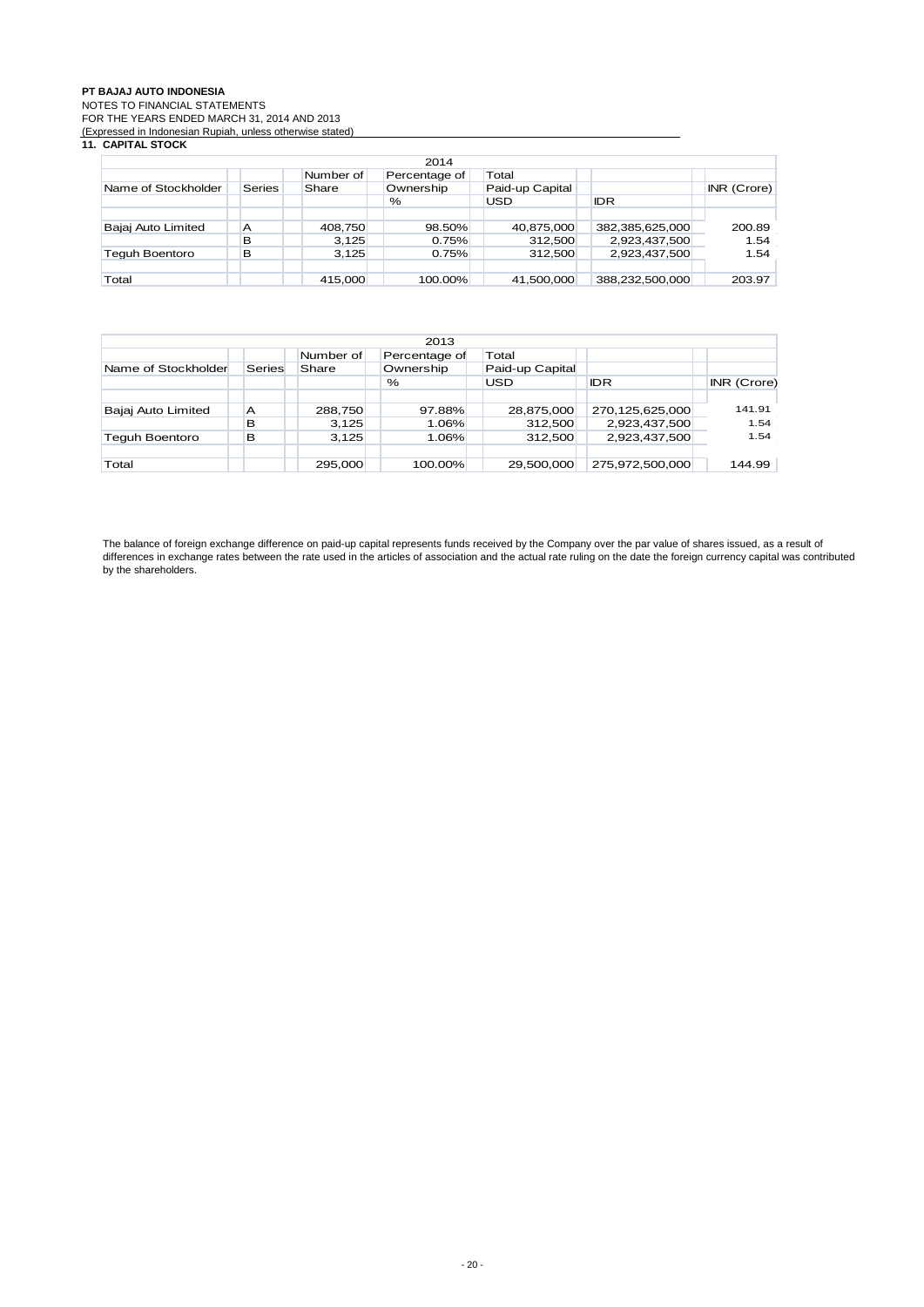## **12. NET SALES**

|                  | 2014<br><b>IDR</b> | 2013<br><b>IDR</b> | 2014<br>INR (Crore) | 2013<br>INR (Crore) |
|------------------|--------------------|--------------------|---------------------|---------------------|
| <b>Vehicles</b>  | 9,919,954,200      | 125,671,343,140    | 5.22                | 66.02               |
| Spareparts       | 8,204,260,659      | 14,630,461,690     | 4.31                | 7.69                |
| Scrap            | 293.233.473        | 402,393,841        | 0.15                | 0.21                |
| <b>Net Sales</b> | 18,417,448,332     | 140,704,198,671    | 9.68                | 73.92               |

## **13. COST OF GOODS SOLD**

| <u> 999 - 91 999 995 995</u>        |                |                 |             |             |
|-------------------------------------|----------------|-----------------|-------------|-------------|
|                                     | 2014           | 2013            | 2014        | 2013        |
|                                     | <b>IDR</b>     | <b>IDR</b>      | INR (Crore) | INR (Crore) |
| SKD kits and materials for vehicles | 11,385,085,156 | 99,066,029,484  | 5.99        | 52.04       |
| Spare parts                         | 5,735,004,489  | 9,907,958,517   | 3.01        | 5.21        |
| Other consumables                   | 64.624.944     | 630.898.284     | 0.03        | 0.33        |
| Total                               | 17,184,714,589 | 109,604,886,285 | 9.03        | 57.58       |

## **14. OPERATING EXPENSES**

| <b>Selling Expenses</b>                      |               |                |             |             |
|----------------------------------------------|---------------|----------------|-------------|-------------|
|                                              | 2014          | 2013           | 2014        | 2013        |
|                                              | <b>IDR</b>    | <b>IDR</b>     | INR (Crore) | INR (Crore) |
| Incentive and sales promotion                | 1,945,264,306 | 19,173,290,674 | 1.02        | 10.07       |
| Advertisement                                | 420.224.600   | 10,464,076,029 | 0.22        | 5.50        |
| Vehicles service charges                     | 291,634,213   | 2,351,616,332  | 0.15        | 1.24        |
| Packing and forwarding                       | 156,602,310   | 382.258.641    | 0.08        | 0.20        |
| Subvention charges - other finance companies | 38,100,000    | 2,584,100,000  | 0.02        | 1.36        |
| Dealer training expenses                     | 10,529,683    | 384.940.894    | 0.01        | 0.20        |
| Total                                        | 2,862,355,112 | 35,340,282,570 | 1.50        | 18.57       |

## General and Administrative Expenses

|                           | 2014           | 2013           | 2014        | 2013        |
|---------------------------|----------------|----------------|-------------|-------------|
|                           | <b>IDR</b>     | <b>IDR</b>     | INR (Crore) | INR (Crore) |
| Staff on cost             | 7,291,829,051  | 14,533,851,330 | 3.84        | 7.63        |
| Rental                    | 5,575,368,147  | 5,941,194,891  | 2.93        | 3.12        |
| Depreciation              | 3,260,148,697  | 1,871,771,415  | 1.71        | 0.98        |
| Travelling                | 1,030,772,230  | 3,038,155,581  | 0.54        | 1.60        |
| Welfare                   | 918,328,015    | 1,922,723,149  | 0.48        | 1.01        |
| Repair                    | 540,373,300    | 290,042,030    | 0.28        | 0.15        |
| Consultancy               | 532,348,999    | 751,957,441    | 0.28        | 0.40        |
| Security                  | 442,142,000    | 352,233,222    | 0.23        | 0.19        |
| Professional fee          | 432,407,557    | 845,048,067    | 0.23        | 0.44        |
| Power and electricity     | 399,358,590    | 454,987,206    | 0.21        | 0.24        |
| Courier and communication | 268,086,657    | 716,369,516    | 0.14        | 0.38        |
| Data entry and others EDP | 213,395,369    | 317,497,201    | 0.11        | 0.17        |
| Motor car expenses        | 173,522,714    | 340,468,860    | 0.09        | 0.18        |
| Insurance                 | 172,986,504    | 186,630,598    | 0.09        | 0.10        |
| Bank charges              | 52,979,493     | 98,689,138     | 0.03        | 0.05        |
| Printing and stationery   | 47,918,650     | 207,793,450    | 0.03        | 0.11        |
| Books and periodicals     | 8,334,500      | 13,744,200     |             | 0.01        |
| Recruitment               |                | 65,634,700     |             | 0.03        |
| Training and conferences  |                | 8,240,200      |             |             |
| Others                    | 552,850,046    | 399,856,057    | 0.29        | 0.21        |
| Total                     | 21,913,150,519 | 32,356,888,252 | 11.51       | 17.00       |